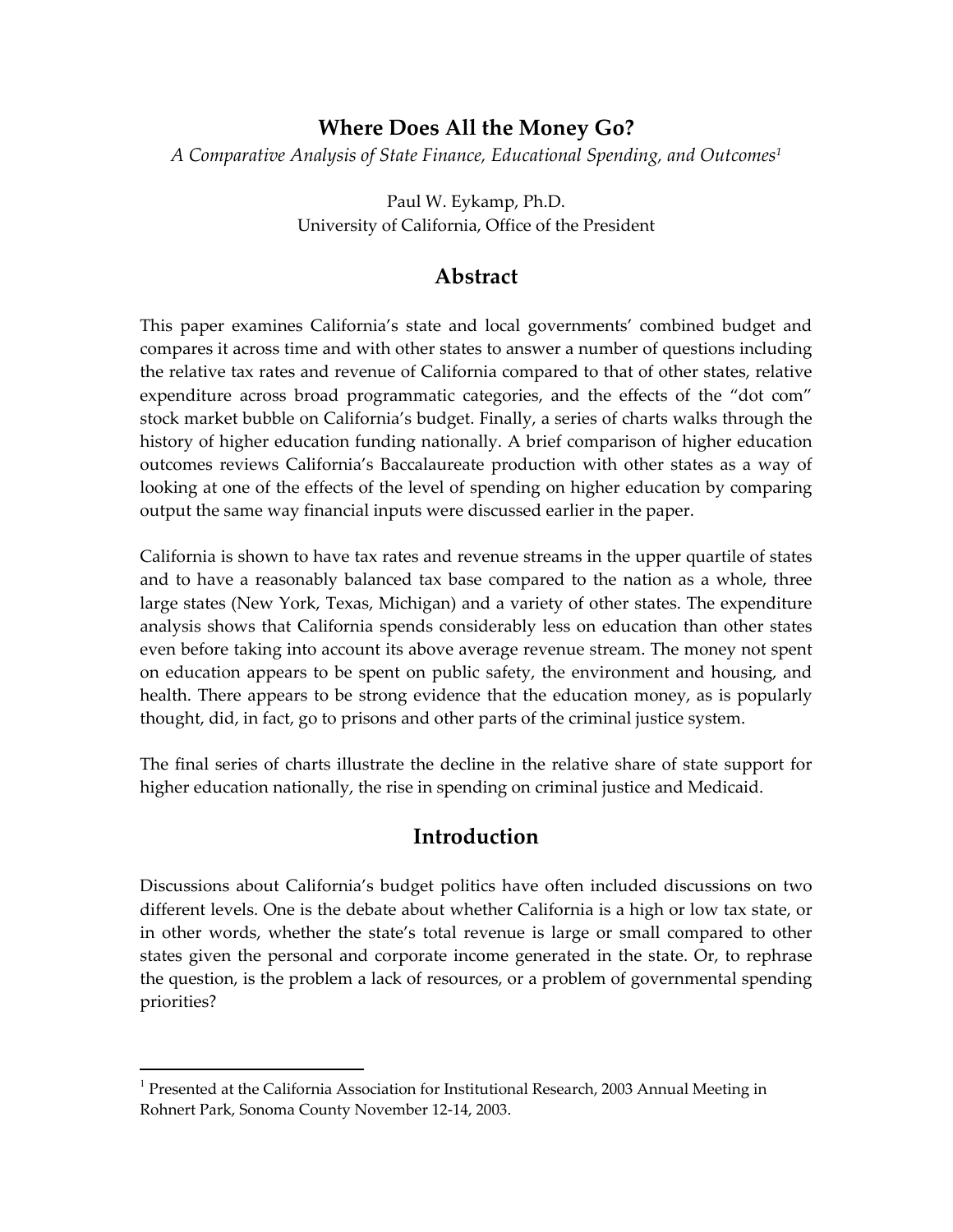The other level is a question of the allocation of resources. The debate here typically is around the question of why (especially if one thinks California is on the higher side of comparative levels of taxation) California seems to rate badly compared to other states, especially in education and transportation. If California spends less on these two items in particular, where does the money go instead?

The catastrophic budget crisis now facing California, following a multi-year long major increase in spending, leads to a second round of questions about where the big increase in spending went during the late 1990's and early 2000's and what it would mean to roll back that expenditure growth.

To get an answer, this paper will take a quick walk through what happened during the recent stock market bubble and the bubble's effect on California's revenues and expenditures, and then examine several questions about the California budget in general.

*First*: what happened during the stock market bubble to get California in such a fiscal mess?

*Second*: where does the state's money come from? Is this different from other states? Are California's taxes, high, low, or average? Is the mix of taxes (income, sales, property, and fees) similar to other states? Is Proposition 13 really to blame for poor schools, high crime, and halitosis?

*Third*: where does it go? Across broad categories, does California spend more or less money than other states on education, health and welfare, roads, and so on.

*Fourth*: at least as higher education is concerned, how do we compare with other states, both in terms of dollars spent and in terms of Associate and Baccalaureate degrees produced? Is this a problem?

## **The Roaring '90's**

To understand why California is in such a deep and apparently sudden crisis, a quick overview of where California's economy is compared to the rest of the country and what happened with the stock market bubble is useful.

Both California and the rest of the nation had a very significant period of economic growth in the mid to late 1990's with a period of very high tax revenue at the end of the decade. This was followed by a stall in the economy generally and a steep decline, particularly in Northern California, due to the rise and fall of the stock valuations of companies in Silicon Valley. Tax revenues rose and fell very steeply in this period throughout the country, but even more so in California due to the large number of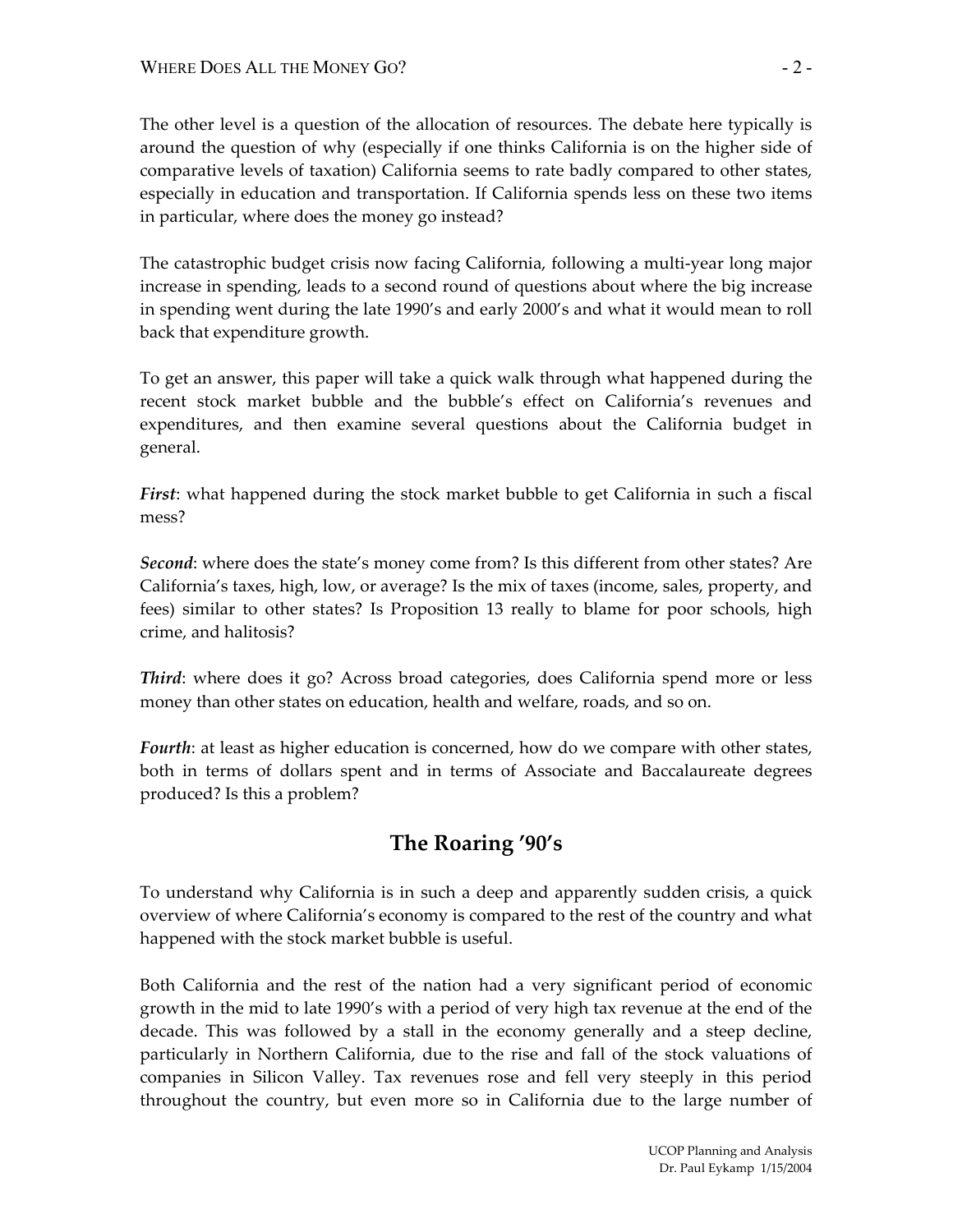Californians who benefited directly from stock options in California based high technology companies. Both the rise and fall of tax revenues were exaggerated compared to the performance of the economy because most of the income growth was taxed at the highest state tax brackets. When the stock option boom ended, it reduced tax revenue much faster than the general stall and decline in the economy for the same reason.

Because the increase in tax revenue was so steep, state spending lagged state tax revenue for the first couple of years, but spending continued to grow after the boom was over, as austerity lagged revenue decline. It was this sudden imbalance in tax revenue that precipitated the current crisis, and understanding what happened leads to conclusions about what it would take to get out from under the State's fiscal predicament.

Specifically, the revenue spike from the stock market "dot com" bubble is the proximate cause of California's current fiscal crisis. Revenue from capital gains and stock option taxes rose from a fairly consistent level of between three and four billion dollars a year in the mid 1990's to \$7.5 billion in 1998, \$14.7 billion in 1999 and \$17.9 billion in 2000, falling to \$6.1 billion in 2001 and \$5.0 billion in 2002 recovering to \$5.3 billion in 2002. If we assume a base of \$5 billion per year for capital gains revenue (without a bubble) and subtract that base from the actual capital gains tax revenue for the period we can estimate the amount of money generated by the stock market bubble.

The "bubble bonus" came to about \$26 billion from 1998 to 2001 (\$23.5 billion from 1999 to 2001). The fiscal problem primarily resulted from a growth in spending in 1999, 2000, 2001, and 2002 as though the income growth was going to continue at the 1999 and 2000 rate indefinitely, which it started to fail to do in 2001. The lag in state budgeting verses revenue was part of the problem, but the unwillingness of the state to immediately reduce spending to a pre-bubble level or even in 2001 to slow budget growth for the 2002 budget made the problem worse.<sup>2</sup>

### **Where did the Bubble Money Go?**

From 1999 to 2001 a total of \$19.3 billion in increased state appropriations went to six general areas: K-12 Education spending rose \$5.6 billion, health care \$2.5 billion, higher education \$1.8 billion, criminal justice \$1.3 billion, general government \$4.8 billion, and transportation and other expenditures rose \$3.3 billion. There was also about \$5.5 billion in reduced revenue between 1998 and 2001 from reductions in the vehicle license fee. This reduction shows up as an expenditure on the state budget since it has to be paid back to the counties who would have otherwise received the income from the fee.

 $\overline{a}$ 

 $2$  Riches, Erin, and Ross, Jean, with Galpern, Dan, and Wielinski, Kim, "Winners and Losers: Where Has the Money Gone?", The California Budget Project, January 2001 (www.cbp.org)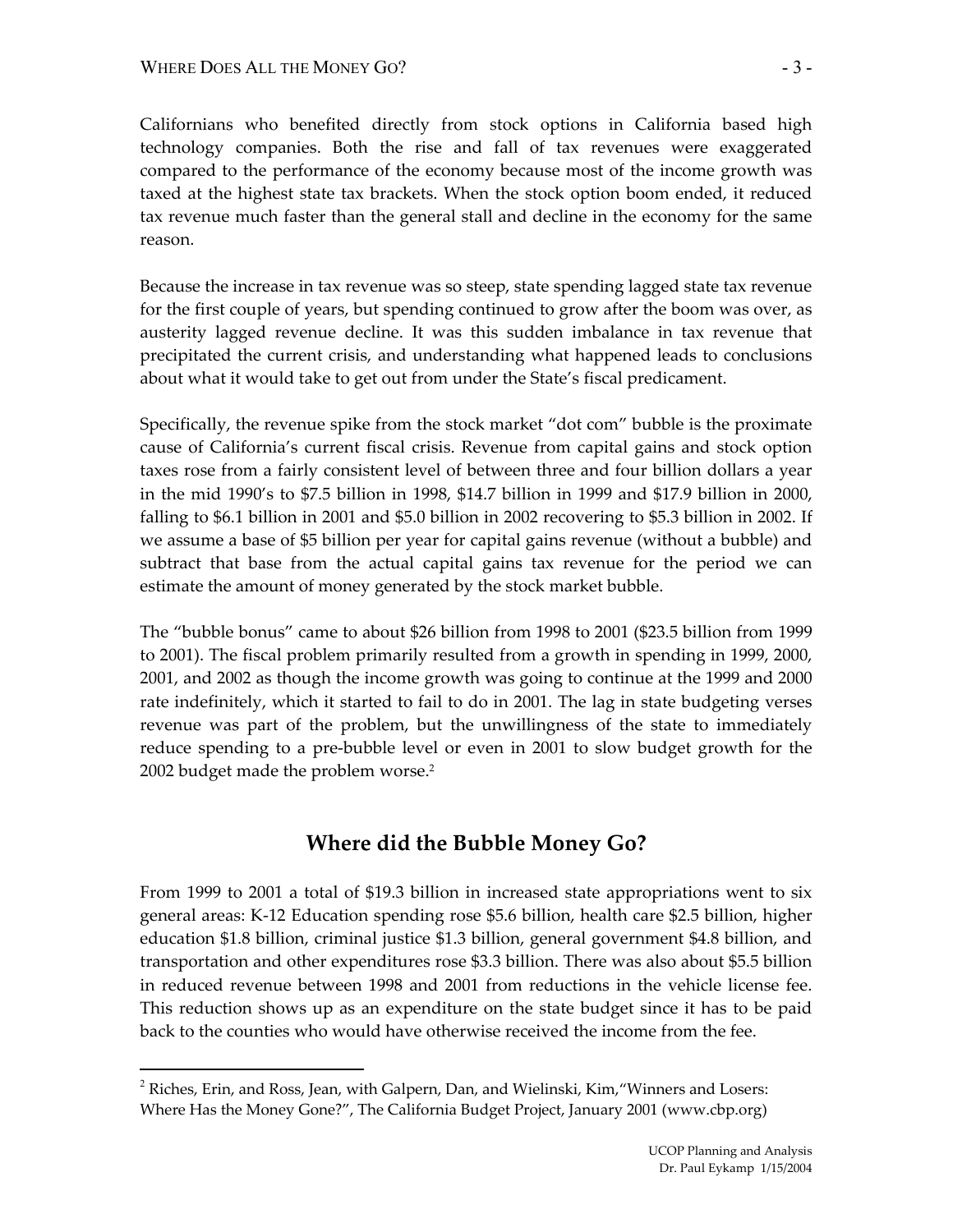Revenue from other taxes rose slowly during the recession and economic stall in 2001 and 2002, but spending continued to increase by 13 percent in 2001, creating a \$2.4 billion dollar deficit in that year. As the bubble revenue continued to decline and spending not only continued at its high level, but continued to rise, the result was a cumulative deficit of about \$30 billion by 2003.3

In summary, there was a surge in revenue and a bigger surge in expenditures even after the revenue growth reversed. Most of the "bubble" money went to K-12 Education, Health and Human Services (Medi-Cal), and tax cuts.

## **If Spending Is So High, Why Are The Schools Still Poor**

Given that spending rose 37.6 percent from 1998-99 to 2000-01, why do the schools still seem under funded, with students who do not have books, the roads still are crowded, bumpy, government services are still slow? Explanations for this are unfocused, with the blame accruing to low taxes, high taxes, graft, waste, prison guards, too much state government, not enough state government etc. Given the level of political discourse on the subject, this appears to be a classic environment where there are lies, damn lies, and statistics. The next section goes through the numbers as compared to the national as a whole, and a selection of states with the goal of at least elucidating the comparative state of the state's finances.

### **Is California a High or Low Tax State?**

There has been much discussion about California being a highly taxed or lightly taxed state. The truth, not surprisingly is somewhere in between. As a percentage of personal income, the overall amount of state and local taxes collected in California is 10.6 percent, the 8th highest in the country (behind Maine 12.2%, New York 12.0%, Minnesota 11.0%, Rhode Island 11.0%, Connecticut 10.9%, Hawaii 10.7%, and Wisconsin 10.7%).4 The national average is 9.7 percent. In per capita terms, California collected \$5,089 in total revenue compared to a national average of \$4,145 in 2001. (In 1996 – before the bubble – the figures were \$3,869 for California and \$3,650 for the national average).

On a per capita basis in 2001 California ranked  $6<sup>th</sup>$  in total revenue ( $8<sup>th</sup>$  in terms of percentage of personal income collected in taxes). So from a revenue perspective, it is difficult to claim that California is failing to generate a reasonable amount of revenue.

 $\overline{a}$ 

 $^3$  Ibid.<br> $^4$  This percentage has been consistently about 10.5 percent since 1999. Before 1999 it was closer to the national average of about 10 - 10.1 percent from 1995-1999 when the national percentage started to fall by 0.1 percent per year. Tax Foundation, The Facts on California's Tax Climate. www.taxfoundation.org.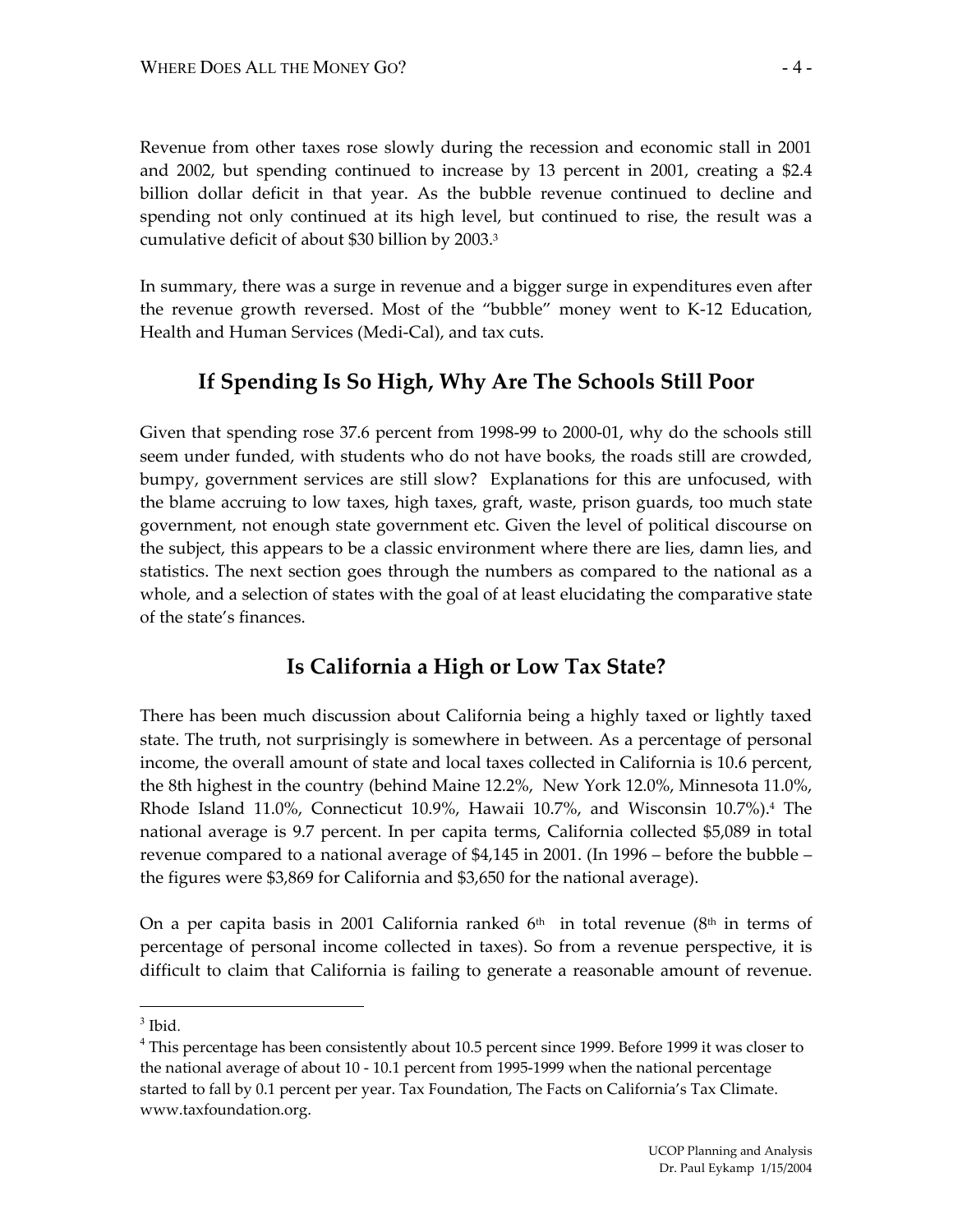$\overline{a}$ 

There is a little bit of tax capacity left, mostly in fuel taxes and possibly in property taxes, but raising very much more money would push taxes well beyond what neighboring states collect (Nevada 8.9% 41st, Colorado, 9.3%, 32nd, Oregon, 9.0%, 39th, New Mexico, 9.7%, 21st).5

In terms of rank order in tax rates, California ranks 37th for its lowest personal income tax bracket (1%) and 5th for its highest personal income tax bracket (9.3% above \$38,291 for singles, \$76,582 joint) and 7th and 12th respectively for corporate income tax rates  $(8.84\%)$ .6

Even with Proposition 13, California's property tax rate of 1.04 per cent of assessed value ranked 37th per \$100 assessed value and 31st in per capita terms for property tax income raised. Sales taxes were ranked between 13th and 10th on (depending on local variations). Gasoline taxes were fairly low ranked 36.th Wine taxes were fairly high and Cigarette taxes were near the bottom. See Table 2 for a comparison with all states.7

Neighboring states had no income tax (Nevada – with lower sales and property tax rates and Washington - similar sales and property tax rates), or no sales tax (Oregon – which had similar income tax rates but a much steeper set of brackets). California thus had relatively high tax rates in all three major categories while neighboring states had similarly high rates on two of the three tax types and a rate of zero on the third type of tax. The combined tax rate for all three major tax groups means that there is not a lot of room to increase the overall amount of tax imposed on individuals or corporations if one is concerned about them leaving for neighboring states.

In particular there has been discussion about raising the marginal rate on income tax. However, one important issue with the way income tax is structured, is since the tax structure is highly progressive, a relatively few people are paying almost all of the tax. This is illustrated in Table 1. In 1999, one percent of the taxpayers paid almost half of the income taxes. Almost one third of the income tax revenue (31.5%) was collected from 32,417 tax payers. In 2000 the share paid by the top one percent had risen to 49.3% of income tax revenue.

In 2002 when those tax payers had a bad year, or rather a less grand year than the previous three, tax receipts fell precipitously. By comparison, in 1995 the top one percent paid only about 18 percent of California's income tax. In terms of volatility, suggestions that the state add an additional top bracket would only serve to make the state even more dependant on a few individuals' fortunes (and continued California residency) for a large fraction of the tax revenue. The revenue figures were of course inflated for 2000

<sup>5</sup> Tax Facts, The Tax Policy Center, (http://www.taxpolicycenter.org/taxfacts/state/revenue.cfm)

<sup>6</sup> The Tax Foundation. (http://www.taxfoundation.org/ff/factsonCA.html). US Census, State Government Finance Data. (http://www.census.gov/govs/www/state96.html). 7 Ibid.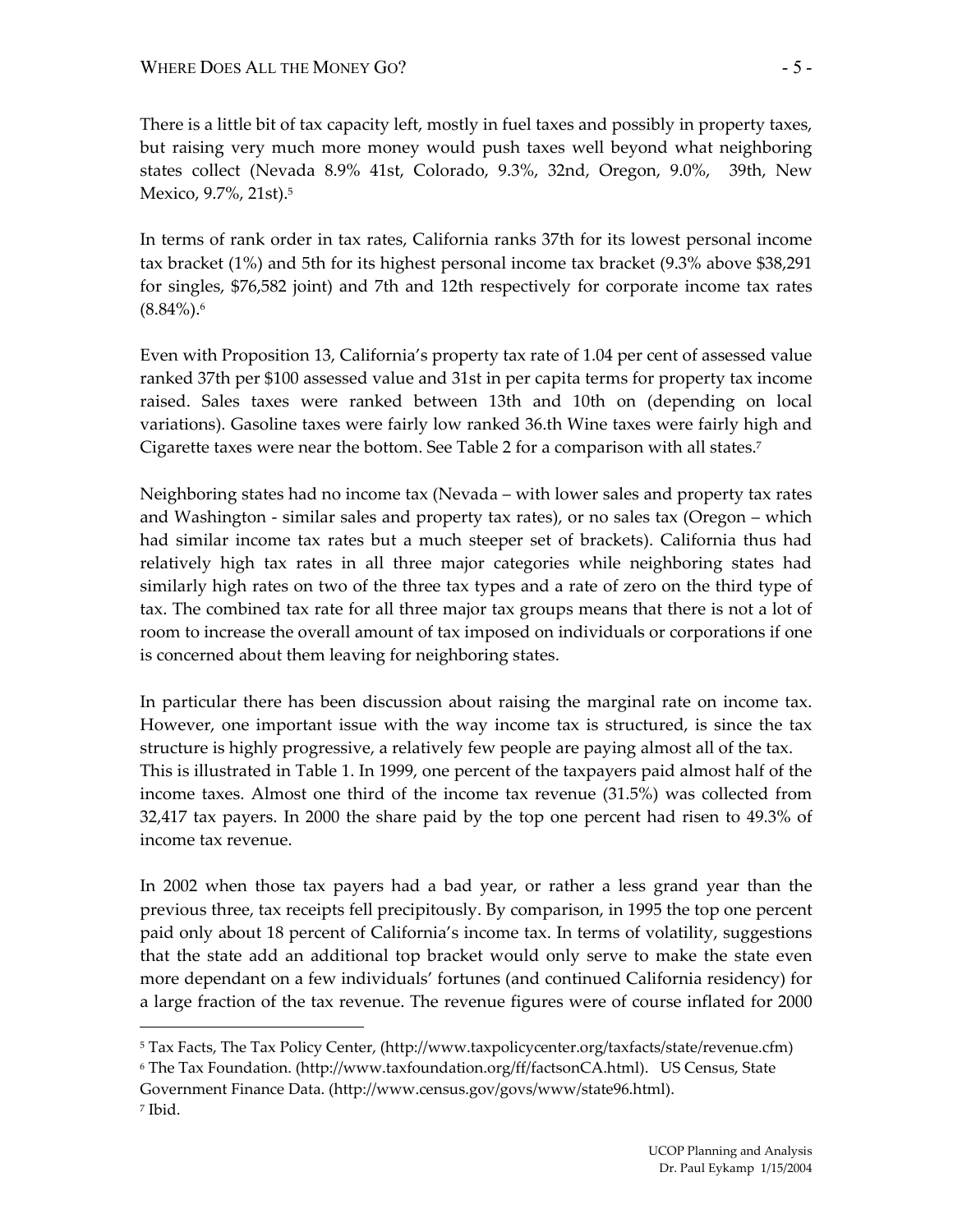and 2001 due to the internet stock boom which vastly increased the number of people earning over \$1 million (from 11,585 in 1995 to 43,779 in 2000). This number started to fall in 2001 back toward 1998 levels.

|             |            |             |              | 2000 Tax Returns and Personal Income Tax Liability by Adjusted Gross Income                 |                            |              |
|-------------|------------|-------------|--------------|---------------------------------------------------------------------------------------------|----------------------------|--------------|
|             |            | Tax Returns |              |                                                                                             | Tax Liability (taxes paid) |              |
| Total       | 13,440,952 |             |              | 40,174,011                                                                                  |                            |              |
|             | N          | % of Total  | Cumulative % | \$                                                                                          | % of Total                 | Cumulative % |
| $$1$ mill + | 43,779     | 0.33%       | 0.33%        | 15,174,011                                                                                  | 37.8%                      | 37.8%        |
| \$500-999   | 59,770     | 0.44%       | $0.77\%$     | 3,374,315                                                                                   | 8.4%                       | 46.2%        |
| \$400-499   | 36,750     | 0.27%       | 1.04%        | 1,271,801                                                                                   | 3.2%                       | 49.3%        |
| \$300-399   | 74,772     | 0.56%       | 1.60%        | 1,897,122                                                                                   | 4.7%                       | 54.1%        |
| \$200-299   | 199,675    | 1.49%       | 3.09%        | 3,173,822                                                                                   | 7.9%                       | 62.0%        |
| \$150-199   | 285,515    | 2.12%       | 5.21%        | 2,844,060                                                                                   | 7.1%                       | 69.0%        |
| \$100-149   | 774,206    | 5.76%       | 10.97%       | 4,372,056                                                                                   | 10.9%                      | 79.9%        |
| \$90-99     | 307,401    | 2.29%       | 13.26%       | 1,133,163                                                                                   | 2.8%                       | 82.7%        |
| \$80-89,000 | 407,013    | 3.03%       | 16.29%       | 1,203,627                                                                                   | 3.0%                       | 85.7%        |
|             |            |             |              | Tax Rate at 9.3% = \$76,000 + Couple filing jointly. Individual top rate starts at \$38,291 |                            |              |

| Table 1                                                                     |  |  |  |
|-----------------------------------------------------------------------------|--|--|--|
| 2000 Tax Returns and Personal Income Tax Liability by Adjusted Gross Income |  |  |  |
|                                                                             |  |  |  |

Source: Department of Finance

To reduce volatility in income tax revenue, it would be necessary to raise taxes on those earning below the top rate, a politically very unpopular move. The less unpopular strategy of raising taxes on the rich will only increase the instability of personal income tax revenue.

## **Comparison With Other Large or Nearby States**

To see if California has a reasonable revenue structure, one should look at a year before the distortions of the stock market bubble disrupted the normal revenue patterns. I chose to look at 1996, a recent year before the distortions to give a better picture of what California's revenue and expenditure picture looked like before the stock market runup, and what it is more likely to look like after the budget cuts. The most recent data available is only from 2001, which was in the middle of the bubble. The highlighted cells show particularly low rates of tax. The percentages show the fraction of total revenue (from all sources) that come from each specific revenue source. Naturally, if there is no revenue from a category, i.e., no sales tax, other taxes and fees with have a higher share of total revenue. One should think of this as a way of looking at how the sources of revenue are distributed.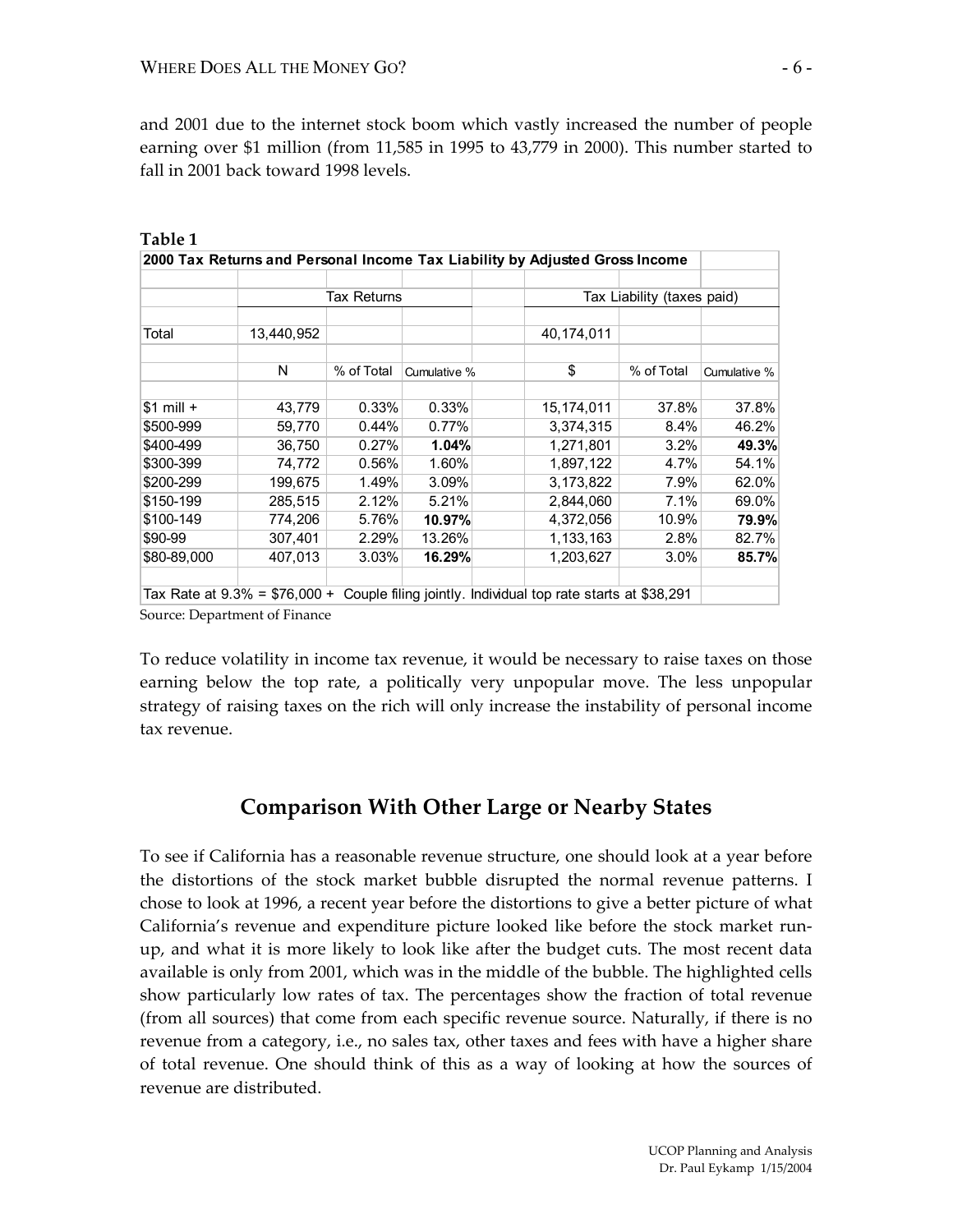|                                        |                      |           |              |      |             |      |         | $-7 - - - - - - - -$ |              |     |           |      |         |
|----------------------------------------|----------------------|-----------|--------------|------|-------------|------|---------|----------------------|--------------|-----|-----------|------|---------|
| State and Local Tax Revenues 1996-1997 |                      |           |              |      |             |      |         |                      |              |     |           |      |         |
| By Fund Source                         |                      |           |              |      |             |      |         |                      |              |     |           |      |         |
|                                        | <b>United States</b> |           | California   |      | New York    |      | Texas   | Oregon               | Colorado     |     | Michigan  |      | Indiana |
| Personal Income                        | 24,654<br>\$         |           | 25,578<br>\$ | -\$  | $29,269$ \$ |      | 22,525  | \$<br>23,650         | \$<br>26,222 | \$  | 24,460    | l \$ | 22,806  |
| Total Revenue Per Capita               | 6,089<br>\$          |           | 6,601<br>\$  | - \$ | 8,823       | - \$ | 5,460   | \$<br>6,921          | \$<br>5,910  | -\$ | 6,344     | \$   | 4,847   |
| Percent of Personal Income             |                      | 25%       | 26%          |      | 30%         |      | 24%     | 29%                  | 23%          |     | 26%       |      | 21%     |
|                                        |                      |           |              |      |             |      |         |                      |              |     |           |      |         |
| Intergovernmental revenue <sup>1</sup> | 15.1%                |           | 15.0%        |      | 17.2%       |      | 14.3%   | 18.8%                | 13.0%        |     | 14.0%     |      | 14.1%   |
| Taxes                                  | 45.1%                |           | 43.2%        |      | 47.2%       |      | 41.9%   | 36.5%                | 44.8%        |     | 43.1%     |      | 52.1%   |
| Property                               | 13.6%                |           | 11.1%        |      | 15.1%       |      | 15.7%   | 11.5%                | 13.2%        |     | 12.5%     |      | 18.0%   |
| Sales                                  | 16.2%                |           | 15.3%        |      | 12.5%       |      | 21.0%   | 3.8%                 | 17.0%        |     | 14.5%     |      | 14.8%   |
| Individual Income                      |                      | 9.9%      | 11.1%        |      | 13.7%       |      | $0.0\%$ | 14.8%                | 11.4%        |     | 10.4%     |      | 14.8%   |
| Corporate Income                       |                      | 2.1%      | 2.8%         |      | 3.7%        |      | 0.0%    | 1.7%                 | 1.0%         |     | 3.6%      |      | 3.2%    |
| Motor Vehicle License                  |                      | 0.9%      | 0.7%         |      | 0.5%        |      | 1.0%    | 1.6%                 | 0.7%         |     | 1.1%      |      | 0.4%    |
| <b>Other Taxes</b>                     |                      | 2.5%      | 2.3%         |      | 1.6%        |      | 4.2%    | 3.2%                 | 1.5%         |     | 1.1%      |      | 0.9%    |
|                                        |                      |           |              |      |             |      |         |                      |              |     |           |      |         |
| <b>Current Charges</b>                 | 11.8%                |           | 11.8%        |      | 9.9%        |      | 11.1%   | 13.2%                | 14.8%        |     | 11.8%     |      | 15.4%   |
| Education                              |                      | 3.3%      | 2.3%         |      | 1.3%        |      | 3.5%    | 3.7%                 | 5.3%         |     | 4.5%      |      | 6.3%    |
| <b>Higher Ed Fees</b>                  |                      | 2.7%      | 2.0%         |      | 1.1%        |      | 2.9%    | 3.0%                 | 4.6%         |     | 4.1%      |      | 5.4%    |
| School Lunch                           |                      | 0.3%      | 0.2%         |      | 0.1%        |      | 0.4%    | 0.2%                 | 0.3%         |     | 0.3%      |      | 0.5%    |
|                                        |                      |           |              |      |             |      |         |                      |              |     |           |      |         |
| Misc. Gen Revenue                      |                      | 7.8%      | 7.1%         |      | $7.0\%$     |      | 8.4%    | 11.0%                | 8.6%         |     | 7.1%      |      | 8.5%    |
| <b>Utilities</b>                       |                      | 4.6%      | 5.8%         |      | 3.7%        |      | 5.6%    | 3.7%                 | 5.5%         |     | 2.1%      |      | 4.2%    |
| <b>Liquor Stores</b>                   |                      | $0.2\%$ - |              |      |             |      |         | $0.9\%$ -            |              |     | $0.8\%$ - |      |         |
| <b>Trust Revenue</b>                   | 15.3%                |           | 17.1%        |      | 15.2%       |      | 18.7%   | 16.0%                | 13.2%        |     | 21.0%     |      | 5.7%    |
| (unemployment, ret.)                   |                      |           |              |      |             |      |         |                      |              |     |           |      |         |

| Table 2 - Selected States State and Local Tax Revenue by Percentage of Total Revenue |  |  |
|--------------------------------------------------------------------------------------|--|--|
|                                                                                      |  |  |

<sup>1</sup> Duplicative intergovernmental transactions are excluded.

Source: US Census

From an overall perspective, the sources and amounts of California's state revenue do not look wildly different from other states. As a percentage of personal income, total revenue is near the national average for most of the revenue sources are close to the national average. Other states differ from the national average largely to the extent that they lack one of the major tax groups (e.g., sales or income tax). Property tax revenue is a bit lower than the national average, but is offset by higher sales taxes. Largely this chart is remarkable in that there is nothing very remarkable about it. Despite having fairly high rates for many taxes, overall revenue distribution is not very different from the rest of the country.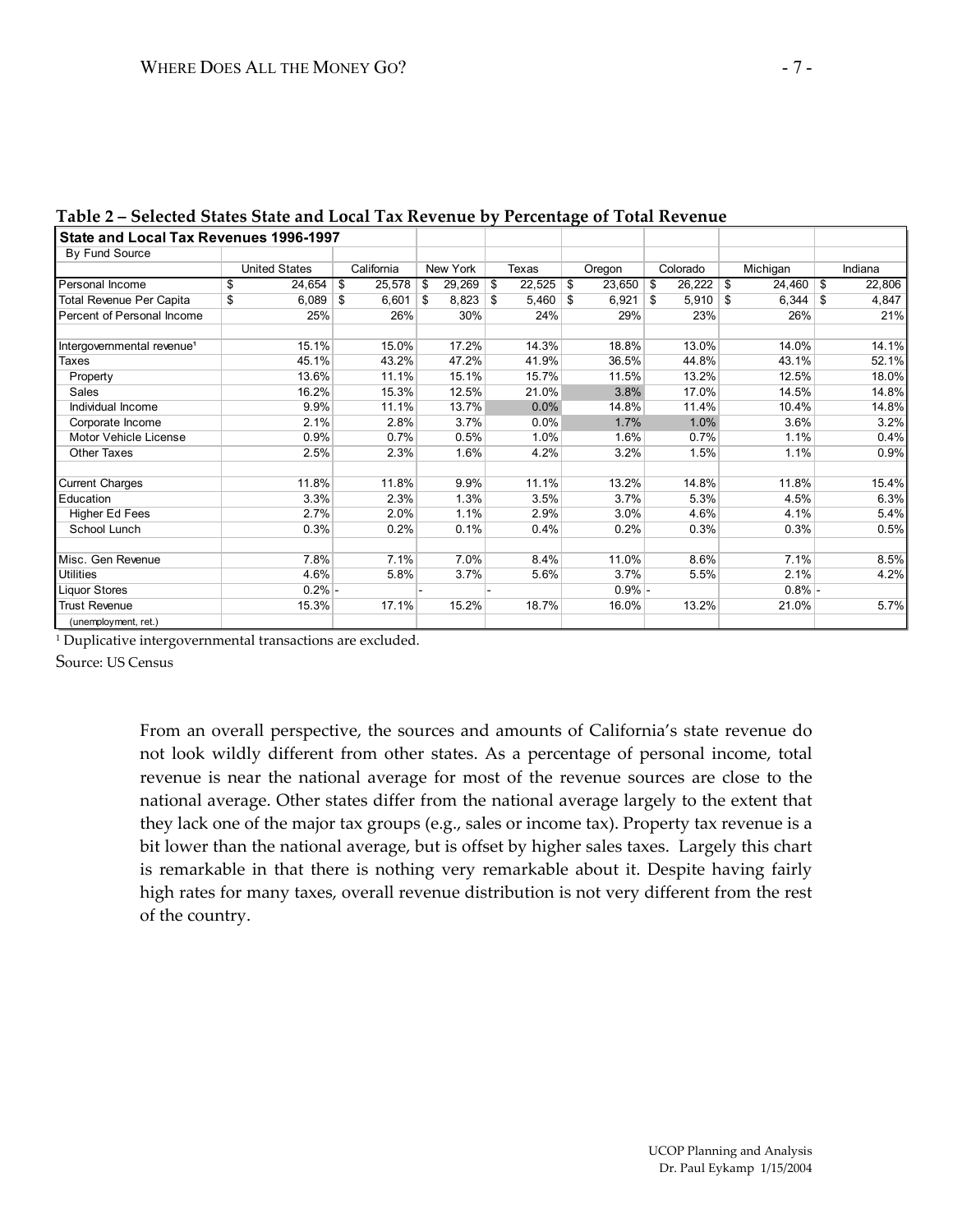|            |                 |              |                          | State Ind. Income Tax    |                          |                          |      | Corporate Inc. | <b>Sales Tax</b> |                          |            |  |
|------------|-----------------|--------------|--------------------------|--------------------------|--------------------------|--------------------------|------|----------------|------------------|--------------------------|------------|--|
|            |                 | <b>Rates</b> |                          |                          | Ind. Inc Brackets        |                          |      | Tax Rates      |                  | Max                      | Exemptns.  |  |
|            |                 |              |                          | Low                      | High                     | High                     |      |                |                  | $St. +$                  | Food - F   |  |
|            | Low             | High         | Diff                     | Single                   | Single                   | Joint                    | Low  | High           | <b>State</b>     | Local                    | $Drug - D$ |  |
|            |                 |              |                          |                          |                          |                          |      |                |                  |                          |            |  |
| California | 1.00            | 9.30         | 8.30                     | 5,834                    | 38,291                   | 76,582                   | 8.84 | 8.84           | 6.00             | 8.50                     | F&D        |  |
| New York   | 4.00            | 6.85         | 2.85                     | 8.000                    | 20,000                   | 40.000                   | 7.50 | 7.50           | 4.00             | 8.50                     | F&D        |  |
| Texas      |                 |              |                          | $\overline{\phantom{0}}$ | $\overline{\phantom{0}}$ | $\overline{\phantom{0}}$ |      |                | 6.25             | 8.25                     | F&D        |  |
| Oregon     | 5.00            | 9.00         | 4.00                     | 2.500                    | 6.250                    | 12.500                   | 6.60 | 6.60           |                  | $\overline{\phantom{a}}$ |            |  |
| Colorado   | 4.63            | 4.63         | -                        | <b>Flat Rate</b>         | <b>Flat Rate</b>         | <b>Flat Rate</b>         | 4.63 | 4.63           | 2.90             | 7.90                     | F&D        |  |
| Michigan   | 4.00            | 4.00         | $\overline{\phantom{a}}$ | <b>Flat Rate</b>         | <b>Flat Rate</b>         | <b>Flat Rate</b>         | 1.90 | 1.90           | 6.00             | 6.00                     | F&D        |  |
| Indiana    | 3.40            | 3.40         | $\overline{\phantom{a}}$ | <b>Flat Rate</b>         | <b>Flat Rate</b>         | <b>Flat Rate</b>         | 7.90 | 7.90           | 6.00             | 6.00                     | F&D        |  |
| Nevada     | $\qquad \qquad$ |              |                          |                          |                          | $\overline{\phantom{0}}$ |      |                | 6.50             | 7.25                     | F&D        |  |

#### **Table 3 – Selected States Tax Rates**

Source: US Census

New York generates more money from its personal income tax with lower top rates. It has rate bands that start at 4 percent (rather than 1 percent) and top rate of 6.85 percent that is reached much sooner than California's (the top rate starts on income above \$20,000 verses \$38,291 for California's top rate). It may also have a more stable income tax structure since more of the money will be generated from more stable middleincome tax payers rather than from volatile high income tax payers. New York also has very high property tax revenue, though its rate per \$100 of assess property is lower than California's .78 vs. 1.04, but the value of property in New York gets reassessed more often.

In 1999-2000 the revenue picture changed slightly with total revenue increasing to 116% of the US average. Later years will likely show rapid growth in the percentage of revenue from individual income (but the data for those years are not yet available).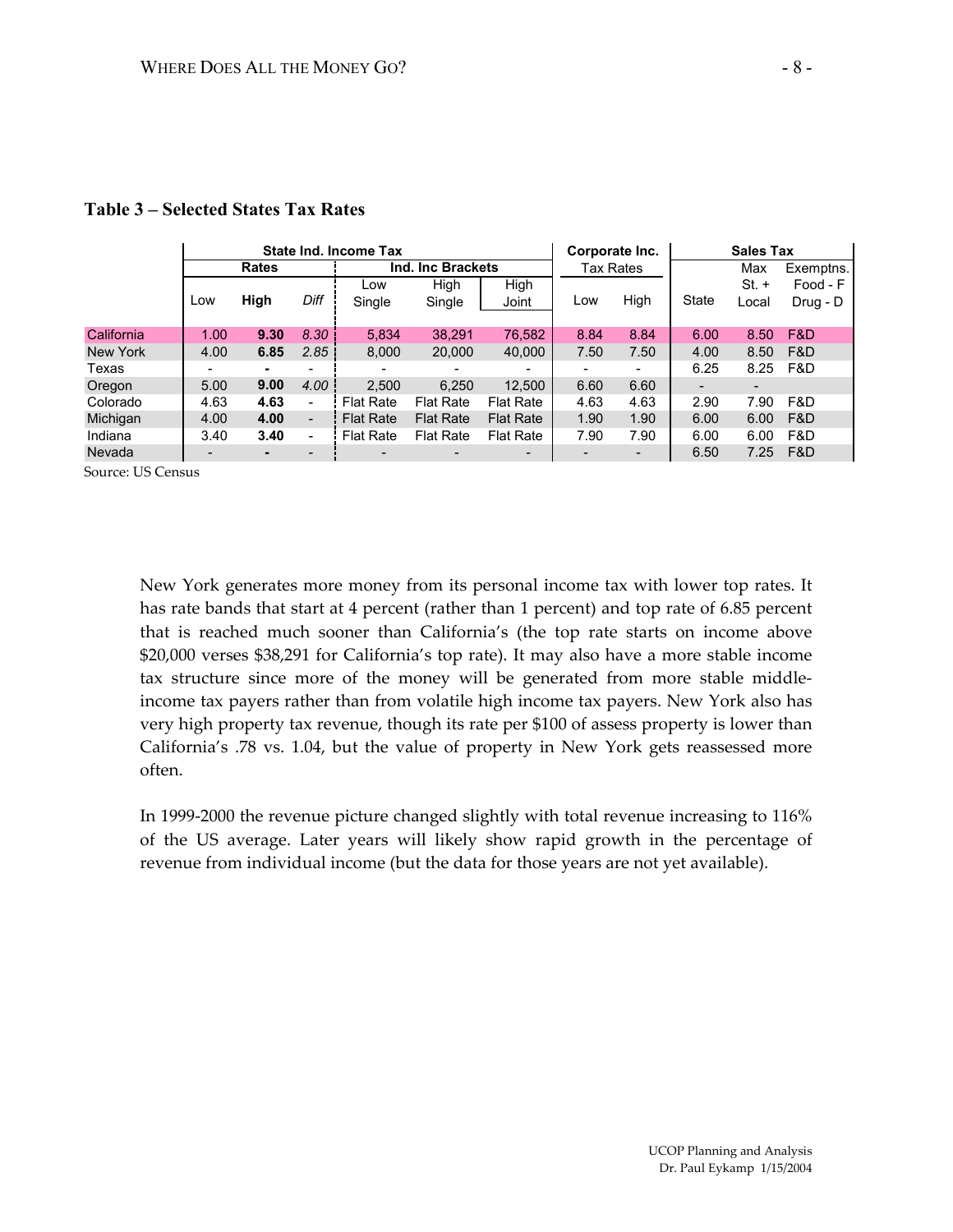#### **Table 4 – Revenue for United States Average and California, Dollars Per Capita State and Local Government Finances by Level of Government and by State: 1999 - 2000**

(Dollar amounts are in thousands. Coefficients of variation (CV) are expressed as percents. For meaning of abbreviations and symbols, see note below table.)

|                                          | <b>United States</b> |               |               | <b>California</b> | <b>Difference</b> |               |  |  |
|------------------------------------------|----------------------|---------------|---------------|-------------------|-------------------|---------------|--|--|
|                                          | State & local        | State & local | State & local | State & local     | State & local     | State & local |  |  |
| Description                              | qovernment           | government    | qovernment    | government        | government        | government    |  |  |
|                                          | Per Capita           | percentage    | Per Capita    | percentage        | percentage        | percentage    |  |  |
|                                          |                      |               |               |                   | CA - US           | CA - US       |  |  |
| Population (April 1, 2000, in thousands) | 281,422              |               | 33,872        |                   |                   |               |  |  |
| Revenue <sup>1</sup>                     | 6,902                | 100.0%        | 7,982         | 100.0%            | 1,081             | 116%          |  |  |
| General revenue <sup>1</sup>             | 5,477                | 79.4%         | 6,152         | 77.1%             | 675               | 112%          |  |  |
|                                          |                      |               |               |                   |                   |               |  |  |
| Intergovernmental revenue <sup>1</sup>   | 1,037                | 15.0%         | 1,136         | 14.2%             | 99                | 109%          |  |  |
| From Federal Government                  | 1,037                | 15.0%         | 1,136         | 14.2%             | 99                | 109%          |  |  |
|                                          |                      |               |               |                   |                   |               |  |  |
| General revenue from own sources         | 4,439                | 64.3%         | 5,016         | 62.8%             | 576               | 113%          |  |  |
| Taxes                                    | 3,100                | 44.9%         | 3,545         | 44.4%             | 445               | 114%          |  |  |
| Property                                 | 885                  | 12.8%         | 775           | 9.7%              | (111)             | 87%           |  |  |
| Sales and gross receipts                 | 1,099                | 15.9%         | 1,172         | 14.7%             | 73                | 107%          |  |  |
| General sales                            | 764                  | 11.1%         | 899           | 11.3%             | 134               | 118%          |  |  |
| Selective sales                          | 335                  | 4.8%          | 273           | 3.4%              | (61)              | 82%           |  |  |
| Motor fuel                               | 110                  | 1.6%          | 90            | 1.1%              | (20)              | 82%           |  |  |
| Alcoholic beverage                       | 16                   | 0.2%          | 8             | 0.1%              | (7)               | 53%           |  |  |
| Tobacco products                         | 31                   | 0.4%          | 36            | 0.4%              | 5                 | 118%          |  |  |
| <b>Public utilities</b>                  | 63                   | 0.9%          | 64            | 0.8%              |                   | 102%          |  |  |
| Other selective sales                    | 115                  | 1.7%          | 75            | 0.9%              | (40)              | 65%           |  |  |
| Individual income                        | 752                  | 10.9%         | 1,168         | 14.6%             | 416               | 155%          |  |  |
| Corporate income                         | 128                  | 1.9%          | 196           | 2.5%              | 68                | 153%          |  |  |
| Motor vehicle license                    | 58                   | 0.8%          | 52            | 0.7%              | (6)               | 89%           |  |  |
| Other taxes                              | 177                  | 2.6%          | 182           | 2.3%              | 5                 | 103%          |  |  |

<sup>1</sup> Duplicative intergovernmental transactions are excluded. Source: US Census

> So in summary, California's revenue picture is fairly typical of other states, both in terms of the revenue mix and the total amount of revenue collected before the internet bubble. Several other large states have somewhat higher revenue streams, but neighboring states have lower tax rates and revenues. During the internet stock bubble, the percentage of the state's revenue derived from personal income tax rose sharply, as, of course, did the per capita revenue.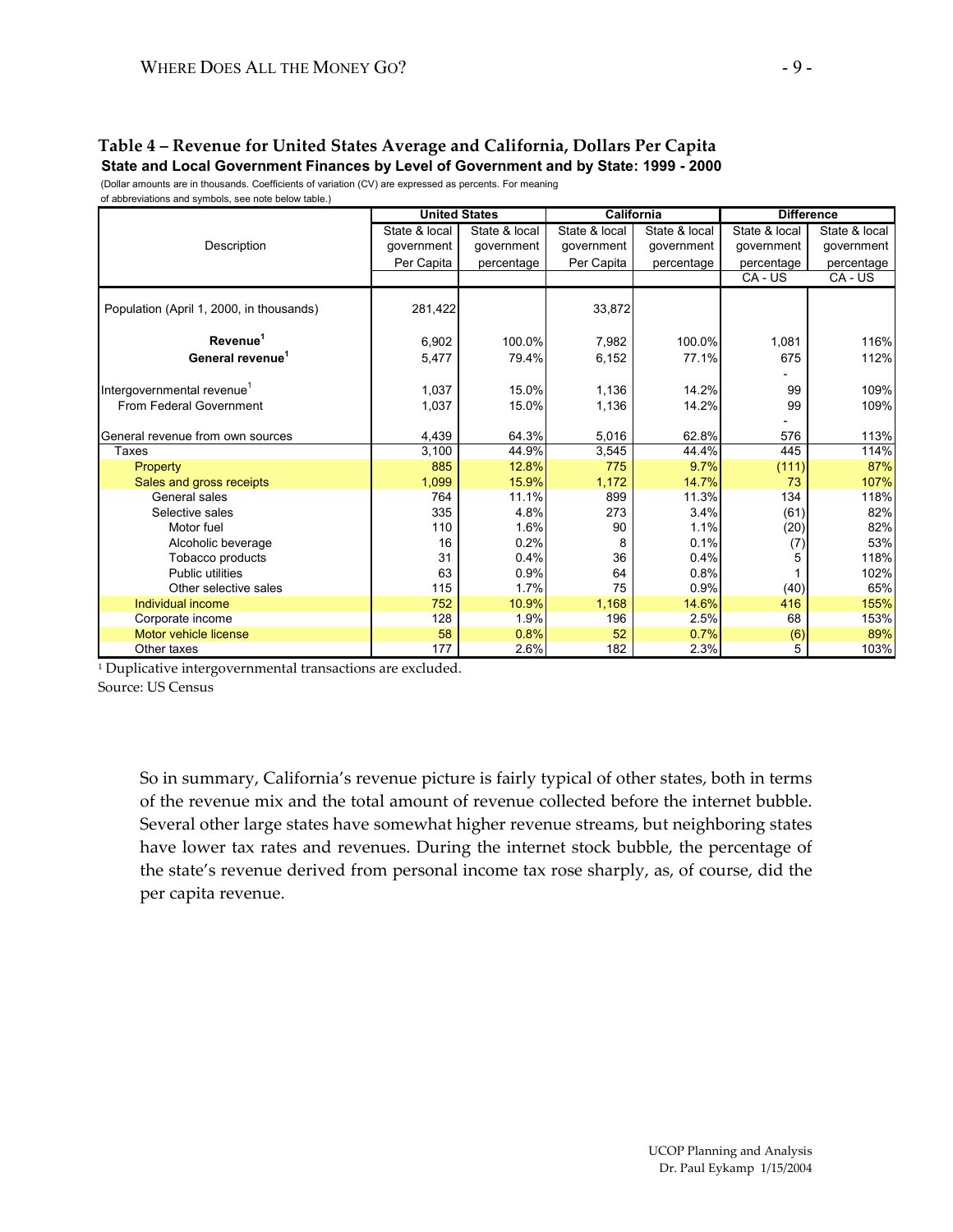.

## **Expenditures**

The other half of the equation is expenditures. Unlike the revenue side, there is some significant variation between both the national average and other states. There are two ways of looking at expenditures. One way is by broad general objects across function, the other way is by specific function.

Looking first at broad objects, California spends more per capita on the following broad areas as compared to the national average: Intergovernmental Expenditures, Assistance and Subsidies, and Insurance Benefits. It spends noticeably less on current operations, capital outlay, and salaries and wages. At least the lower spending on salaries and wages is slightly surprising given the generally higher salary levels in California. Overall, California state and local governments spent \$664 per person more than the national average in 1996, so one would expect higher levels of spending than the national average across most areas.

Areas where California spent more per capita than the national average included: public welfare, hospitals, health, police, fire protection, corrections and protective inspections, environment and housing, utilities and insurance trust (unemployment compensation, employee retirement, workers' compensation, other insurance trust revenue). Utilities and insurance trust had their own revenue sources which more than covered the expense in these categories.

Areas where California spent significantly less per capita (in 1996) than that national average included: capital outlay, education (both higher education and elementary and secondary education), transportation and interest on debt.

Table 5 shows California's expenditures compared to the average expenditures of all the states. The last column adjusts for the fact that California has revenue and expenditures about 12 percent higher than the nation as a whole and subtracts out the extra amount to aid in making the comparison. In most cases, after you adjust for the higher overall spending, California spends even less than the national average on most areas except public safety, health, and the environment and housing. Public Safety received \$89 per person more (about 1.6% of the budget), health received \$42 more, and environment and housing received \$86. In contrast, education received \$267 less after adjustments.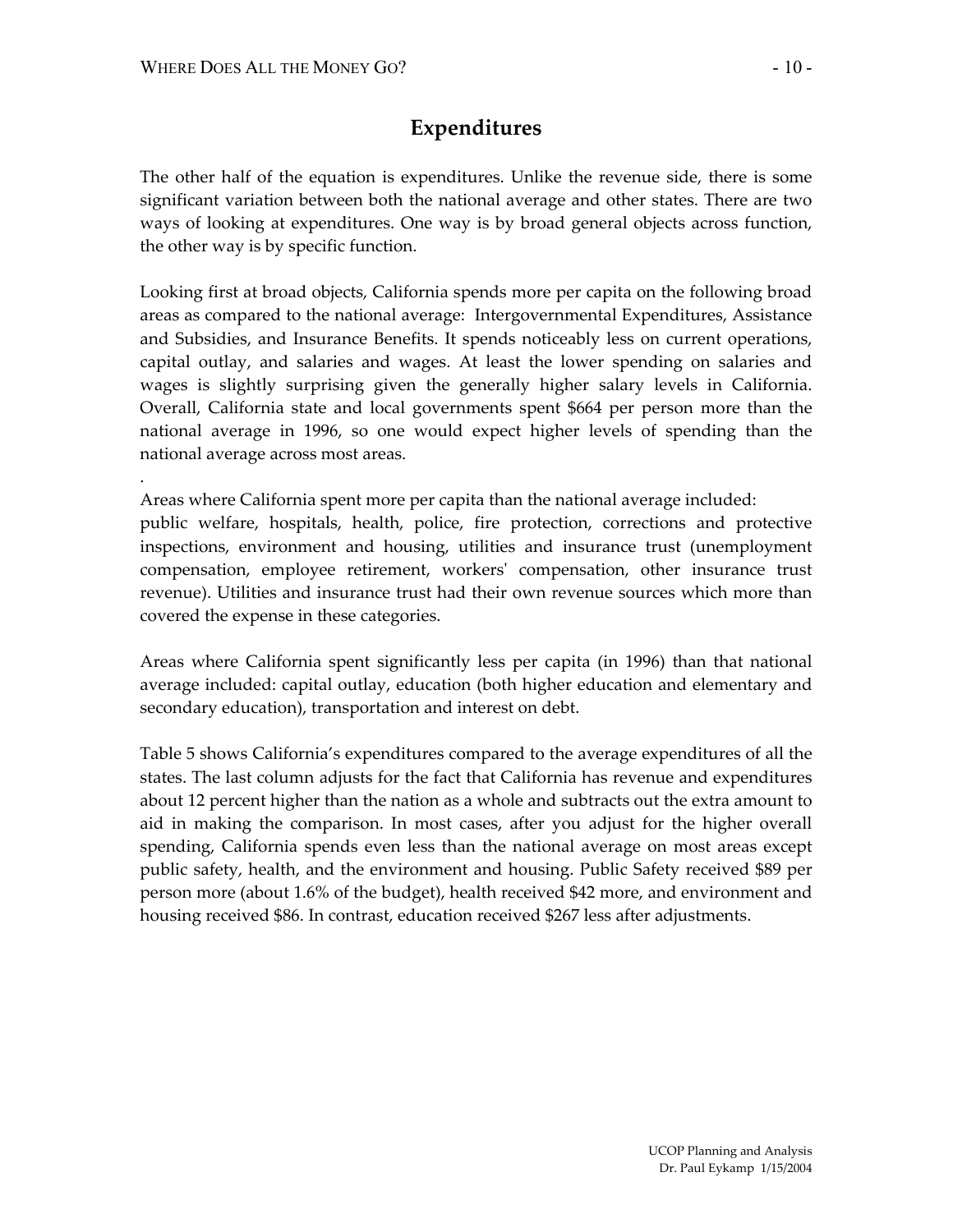| State and Local Tax Expenditures 1996-1997<br>By Character and Function dollars per capita |                      | California compared to US |            |       | Difference Adj. What if CA<br>For Higher CA Spent at US |            |    |                            |               | What if US<br>Spent at CA |  |  |
|--------------------------------------------------------------------------------------------|----------------------|---------------------------|------------|-------|---------------------------------------------------------|------------|----|----------------------------|---------------|---------------------------|--|--|
|                                                                                            | <b>United States</b> | California                |            | CA-US |                                                         | Spending   |    | Rate per capita Rate total |               |                           |  |  |
| Personal Income                                                                            | \$<br>24.654         | \$<br>25.578              | \$         | 923   |                                                         |            |    | (CA*89%)                   |               | $(US * 112%)$             |  |  |
| <b>Total Expenditure Per Capita</b>                                                        | \$<br>5,508          | \$<br>6,172               | $\sqrt{2}$ | 664   | \$                                                      | 0          | \$ | 5,509                      | \$            | 6,172                     |  |  |
| Percent of Personal Income                                                                 | 22.34%               | 24.13%                    |            |       |                                                         |            |    |                            |               |                           |  |  |
| <b>By Object</b>                                                                           |                      |                           |            |       |                                                         |            |    |                            |               |                           |  |  |
| Intergovernmental expenditure                                                              | \$<br>15             | \$<br>64                  | \$         | 50    | \$                                                      | 43         | \$ | 57                         | \$            | 16                        |  |  |
| Direct expenditures                                                                        | \$<br>5,494          | \$<br>6,108               | \$         | 614   | \$                                                      | (43)       | \$ | 5.451                      | \$            | 6,153                     |  |  |
| <b>Current Operation</b>                                                                   | \$<br>4,027          | \$<br>4,374               | \$         | 347   | \$                                                      | (123)      | \$ | 3,904                      | \$            | 4,511                     |  |  |
| Capital Outlay                                                                             | \$<br>652            | \$<br>660                 | \$         | 8     | \$                                                      | (63)       | \$ | 589                        | \$            | 731                       |  |  |
| Assistance and Subsidies                                                                   | \$<br>126            | \$<br>240                 | \$         | 114   | \$                                                      | 88         | \$ | 215                        | \$            | 141                       |  |  |
| Interest on debt                                                                           | \$<br>272            | \$<br>277                 | \$         | 6     | \$                                                      | (24)       | \$ | 248                        | \$            | 304                       |  |  |
| Insurance benefits                                                                         | \$<br>416            | \$<br>555                 | \$         | 139   | \$                                                      | 79         | \$ | 496                        | \$            | 466                       |  |  |
| Salaries and wages                                                                         | \$<br>1,767          | \$<br>1,942               | \$         | 174   | \$                                                      | (34)       | \$ | 1,733                      | \$            | 1,980                     |  |  |
| <b>By Function</b>                                                                         |                      |                           |            |       |                                                         |            |    |                            |               |                           |  |  |
| Direct general expenditures                                                                | \$<br>4,704          | \$<br>5,000               | \$         | 296   | \$                                                      | $(241)$ \$ |    | 4,463                      | \$            | 5,268                     |  |  |
| Capital Outlay                                                                             | \$<br>577            | \$<br>519                 | \$         | (57)  | $\sqrt{2}$                                              | $(113)$ \$ |    | 464                        | \$            | 646                       |  |  |
| Education                                                                                  | \$<br>1,580          | \$<br>1,471               | \$         | (109) | $\sqrt[6]{\frac{1}{2}}$                                 | (267)      | \$ | 1,313                      | $\mathsf{\$}$ | 1,770                     |  |  |
| Higher education                                                                           | \$<br>400            | \$<br>389                 | \$         | (11)  | \$                                                      | (53)       | \$ | 347                        | \$            | 448                       |  |  |
| Elem. & Secon. education                                                                   | \$<br>1,111          | \$<br>1,017               | \$         | (94)  | \$                                                      | (203)      | \$ | 908                        | \$            | 1,244                     |  |  |
| Other education                                                                            | \$<br>69             | \$<br>65                  | \$         | (4)   | \$                                                      | (11)       | \$ | 58                         | \$            | 78                        |  |  |
| <b>Public Welfare</b>                                                                      | \$<br>754            | \$<br>790                 | \$         | 36    | \$                                                      | (49)       | \$ | 705                        | \$            | 845                       |  |  |
| Hospitals                                                                                  | \$<br>257            | \$<br>271                 | \$         | 14    | \$                                                      | (15)       | \$ | 242                        | \$            | 288                       |  |  |
| Health                                                                                     | \$<br>159            | \$<br>225                 | \$         | 66    | \$                                                      | 42         | \$ | 201                        | \$            | 178                       |  |  |
| Social insurance admin.                                                                    | \$<br>15             | \$<br>13                  | \$         | (2)   | \$                                                      | (4)        | \$ | 11                         | \$            | 17                        |  |  |
| <b>Veterans' services</b>                                                                  | \$<br>1              | \$<br>1                   | \$         | (0)   | \$                                                      | (0)        | \$ | 1                          | \$            |                           |  |  |
| Transportation                                                                             | \$<br>363            | \$<br>281                 | \$         | (82)  | \$                                                      | (112)      | \$ | 251                        | \$            | 406                       |  |  |
| Public safety:                                                                             | \$<br>432            | \$<br>601                 | \$         | 169   | \$                                                      | 104        | \$ | 536                        | $\frac{1}{2}$ | 484                       |  |  |
| Police protection                                                                          | \$<br>180            | \$<br>243                 | \$         | 63    | \$                                                      | 37         | \$ | 217                        | \$            | 201                       |  |  |
| Fire protection                                                                            | \$<br>73             | \$<br>100                 | \$         | 27    | \$                                                      | 16         | \$ | 89                         | \$            | 82                        |  |  |
| Correction                                                                                 | \$<br>151            | \$<br>195                 | \$         | 45    | \$                                                      | 24         | \$ | 174                        | \$            | 169                       |  |  |
| Protective inspection & reg.                                                               | \$<br>29             | \$<br>62                  | \$         | 33    | \$                                                      | 27         | \$ | 56                         | \$            | 32                        |  |  |
| <b>Environment and Housing</b>                                                             | \$<br>385            | \$<br>528                 | \$         | 143   | \$                                                      | 86         | \$ | 471                        | \$            | 431                       |  |  |
| Government Administration                                                                  | \$<br>487            | \$<br>534                 | \$         | 48    | \$                                                      | (10)       | \$ | 477                        | \$            | 545                       |  |  |
| Interest on debt                                                                           | \$<br>235            | \$<br>232                 | \$         | (3)   | \$                                                      | (28)       | \$ | 207                        | \$            | 264                       |  |  |
| General expenditure                                                                        | \$<br>247            | \$<br>262                 | \$         | 15    | \$                                                      | (14)       | \$ | 234                        | \$            | 277                       |  |  |
| <b>Utilities</b>                                                                           | 361                  | \$<br>552                 | \$         | 191   | \$                                                      | 132        | \$ | 493                        | \$            | 405                       |  |  |
| Insurance trust                                                                            | 416                  | \$<br>555                 | \$         | 139   | \$                                                      | 79         | \$ | 496                        | \$            | 466                       |  |  |
| Utilities net of utilities income                                                          | (81)                 | \$<br>(169)               | \$         | (88)  | \$                                                      | (70)       | \$ | (151)                      | \$            | (91)                      |  |  |
| Insurance trust net of insur. Inc \$                                                       | (401)                | \$<br>(555)               | \$         | (154) | \$                                                      | (94)       | \$ | (496)                      | \$            | (450)                     |  |  |
| Source: US Census                                                                          |                      |                           |            |       |                                                         |            |    |                            |               |                           |  |  |

# **Table 5 - State and Local Tax Expenditures United States and California Compared**

Without making the adjustment areas where California spends more per person are as follows (\$ per person more than national average):

Public Welfare (\$36), Hospitals (\$14), Health (\$66), Police (\$63), Fire protection (\$27), Correction (\$45), Protective inspection (\$33) Environment and Housing \$143), Government Administration (\$48), and General Expenditures (\$15).

Intergovernmental Expenditure was a wash, \$40 per person extra in, \$43 out. Utilities and Insurance trust also were basically a wash, with higher expenditures mostly be compensated with higher revenues although the surplus on Utilities was about half of the expected amount.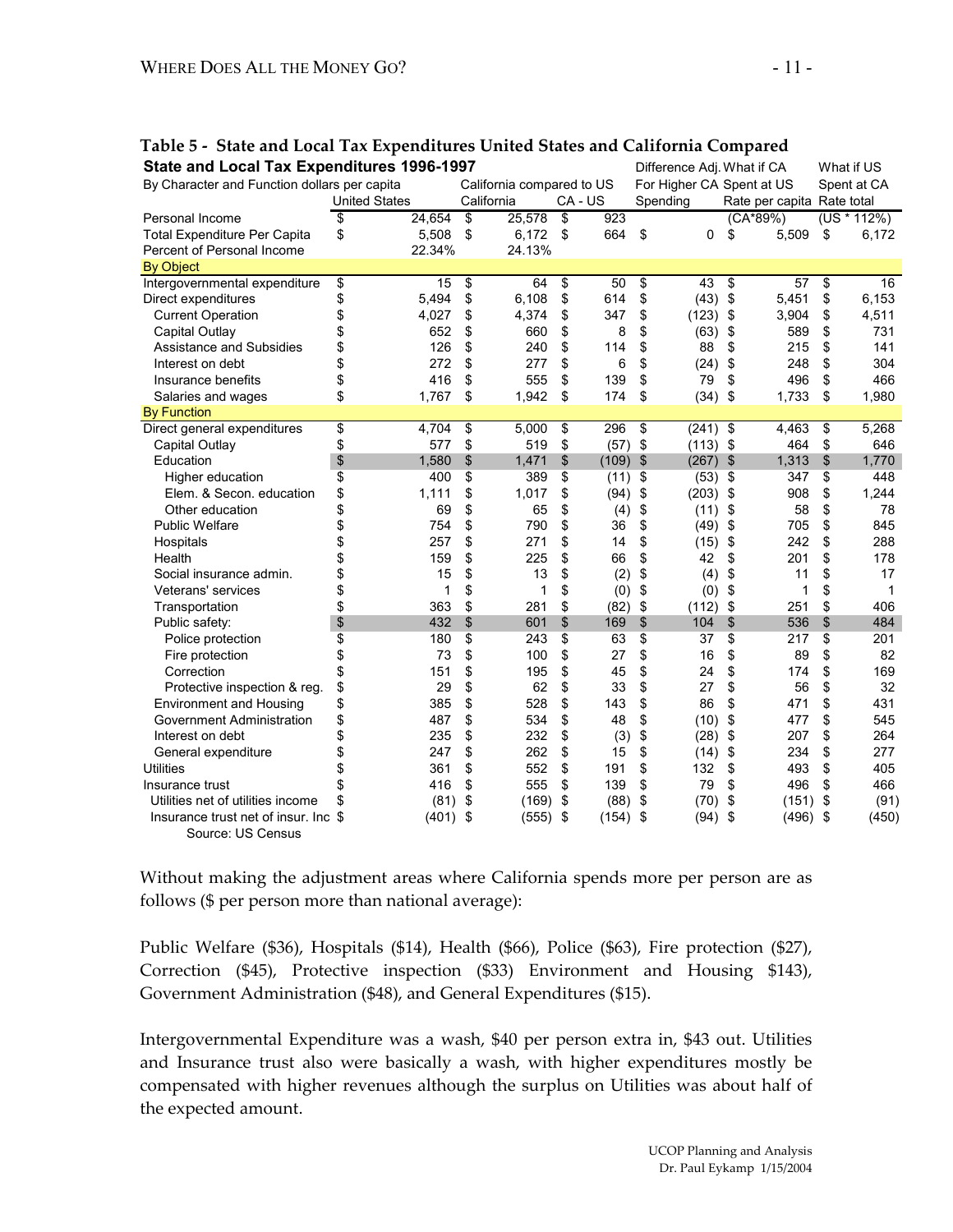The major areas where California spent less than the national average were capital outlay (\$57) Education (\$109) [Higher education was \$11 of this], Transportation (\$82).

If California had spent its budget the same way as the United States average in 1996, it would have spent about \$9.5 billion per year more on education, (\$1.8 billion per year more on higher education) and \$3.7 and \$3 billion less per year on public safety and environment and housing respectively.

| State and Local Tax Expenditures 1996-1997   |    |                      |               |            |                |           |                |             |                           |         |                |          |              |                   |                |             |
|----------------------------------------------|----|----------------------|---------------|------------|----------------|-----------|----------------|-------------|---------------------------|---------|----------------|----------|--------------|-------------------|----------------|-------------|
| By Character and Function dollars per capita |    |                      |               |            |                |           |                |             |                           |         |                |          |              | source: US Census |                |             |
|                                              |    | <b>United States</b> |               | California |                | New York  |                | Texas       |                           | Oregon  |                | Colorado |              | Michigan          |                | Indiana     |
| Personal Income                              | \$ | 24,654               | \$            | 25,578     | \$             | 29,269 \$ |                | 22,525      | \$                        | 23,650  | \$             | 26,222   | - \$         | 24,460            | - \$           | 22,806      |
| <b>Total Expenditure Per Capita</b>          |    | \$5,508              |               | \$6,172    |                | \$8,285   |                | \$4,633     |                           | \$6,228 |                | \$5,406  |              | \$5,328           |                | \$4,400     |
| Percent of Personal Income                   |    | 22%                  |               | 24%        |                | 28%       |                | 21%         |                           | 26%     |                | 21%      |              | 22%               |                | 19%         |
| <b>By Object</b>                             |    |                      |               |            |                |           |                |             |                           |         |                |          |              |                   |                |             |
| Intergovernmental expenditure                | \$ | 15                   | \$            | 64         | \$             | 53        | \$             |             | \$                        |         | \$             | 2        | \$           | 6                 | \$             | 4           |
| Direct expenditures                          | \$ | 5,494                | \$            | 6,108      | \$             | 8,233     | \$             | 4,633       | \$                        | 6,228   | \$             | 5,404    | \$           | 5,322             | \$             | 4,396       |
| <b>Current Operation</b>                     | \$ | 4,027                | \$            | 4,374      | \$             | 5,790     | \$             | 3,472       | \$                        | 4,389   | \$             | 3,824    | \$           | 4,084             | \$             | 3,480       |
| Capital Outlay                               | \$ | 652                  | \$            | 660        | \$             | 925       | \$             | 560         | \$                        | 862     | \$             | 779      | \$           | 518               | \$             | 531         |
| Assistance and Subsidies                     | \$ | 126                  | \$            | 240        | \$             | 240       | \$             | 81          | \$                        | 133     | \$             | 67       | \$           | 106               | \$             | 48          |
| Interest on debt                             | \$ | 272                  | \$            | 277        | \$             | 515       | \$             | 250         | \$                        | 232     | \$             | 330      | \$           | 205               | \$             | 155         |
| Insurance benefits                           | \$ | 416                  | \$            | 555        | \$             | 762       | \$             | 270         | \$                        | 611     | \$             | 404      | \$           | 410               | \$             | 182         |
| Salaries and wages                           | \$ | 1,767                | \$            | 1,942      | \$             | 2,488     | \$             | 1,586       | \$                        | 1,852   | \$             | 1,803    | \$           | 1,740             | \$             | 1,562       |
| <b>By Function</b>                           |    |                      |               |            |                |           |                |             |                           |         |                |          |              |                   |                |             |
| Direct general expenditures                  | S  | 4,704                | S             | 5,000      | - \$           | 6,909     | \$             | 4.016       | \$                        | 5,176   | \$             | 4,579    | \$           | 4.708             | S              | 4,008       |
| Capital Outlay                               | \$ | 577                  | \$            | 519        | \$             | 806       | <b>S</b>       | 482         | \$                        | 718     | \$             | 674      | \$           | 494               | \$             | 514         |
| Education                                    | \$ | 1,580                | $\mathsf{\$}$ | 1,471      | $\mathfrak{F}$ | 1,875     | $\mathfrak{F}$ | 1,596       | $\boldsymbol{\mathsf{S}}$ | 1,734   | $\mathfrak{F}$ | 1,693    | \$           | 1,871             | \$             | 1,645       |
| Higher education                             | \$ | 400                  | \$            | 389        | \$             | 308       | \$             | 408         | \$                        | 521     | \$             | 559      | \$           | 536               | \$             | 507         |
| Elem. & Secon. education                     | \$ | 1.111                | \$            | 1,017      | \$             | 1,494     | \$             | 1,151       | S                         | 1,145   | S              | 1,087    | \$           | 1,283             | \$             | 1,072       |
| Other education                              |    | 69                   | \$            | 65         | \$             | 72        | \$             | 37          | \$                        | 67      | \$             | 47       | \$           | 52                | \$             | 66          |
| <b>Public Welfare</b>                        |    | 754                  | \$            | 790        | \$             | 1,429     | \$             | 585         | \$                        | 749     | \$             | 602      | \$           | 731               | \$             | 584         |
| Hospitals                                    |    | 257                  | \$            | 271        | \$             | 421       | \$             | 268         | \$                        | 222     | \$             | 193      | \$           | 207               | \$             | 306         |
| Health                                       |    | 159                  | \$            | 225        | \$             | 151       | \$             | 105         | \$                        | 184     | S              | 93       | \$           | 224               | \$             | 79          |
| Social insurance admin.                      |    | 15                   | \$            | 13         | \$             | 22        | S              | 12          | \$                        | 13      | S              | 11       | \$           | 17                | \$             | 16          |
| Veterans' services                           | \$ | 1                    | \$            | 1          | S              | 0         | S              | $\mathbf 1$ | \$                        | 3       | \$             |          | \$           |                   | \$             | $\mathbf 0$ |
| Transportation                               | \$ | 363                  | \$            | 281        | \$             | 412       | \$             | 290         | \$                        | 443     | \$             | 436      | \$           | 279               | \$             | 300         |
| Public safety:                               | \$ | 432                  | $\mathbb{S}$  | 601        | $\mathfrak{S}$ | 643       | $\mathfrak{S}$ | 381         | $\mathsf{\$}$             | 497     | $\mathfrak{S}$ | 428      | $\mathbb{S}$ | 397               | $\mathfrak{s}$ | 279         |
| Police protection                            | \$ | 180                  | \$            | 243        | \$             | 283       | \$             | 145         | \$                        | 182     | \$             | 170      | \$           | 161               | \$             | 111         |
| Fire protection                              | \$ | 73                   | \$            | 100        | \$             | 113       | \$             | 57          | \$                        | 93      | \$             | 74       | \$           | 55                | \$             | 56          |
| Correction                                   |    | 151                  | \$            | 195        | \$             | 215       | \$             | 164         | \$                        | 181     | \$             | 157      | \$           | 161               | \$             | 101         |
| Protective inspection & reg.                 | \$ | 29                   | \$            | 62         | \$             | 31        | \$             | 16          | S                         | 41      | S              | 27       | \$           | 20                | \$             | 11          |
| <b>Environment and Housing</b>               | \$ | 385                  | \$            | 528        | \$             | 526       | \$             | 247         | \$                        | 490     | S              | 375      | \$           | 302               | \$             | 259         |
| <b>Government Administration</b>             | \$ | 487                  | \$            | 534        | \$             | 788       | \$             | 373         | \$                        | 601     | S              | 540      | \$           | 416               | \$             | 337         |
| Interest on debt                             | \$ | 235                  | \$            | 232        | \$             | 453       | \$             | 196         | \$                        | 210     | S              | 285      | \$           | 191               | \$             | 144         |
| General expenditure                          | \$ | 247                  | \$            | 262        | \$             | 604       | \$             | 144         | \$                        | 208     | S              | 176      | \$           | 239               | \$             | 169         |
| <b>Utilities</b>                             | \$ | 361                  | \$            | 552        | \$             | 562       | \$             | 348         | \$                        | 405     | S              | 421      | \$           | 166               | \$             | 206         |
| Insurance trust                              | \$ | 416                  | \$            | 555        | \$             | 762       | S              | 270         | \$                        | 611     | S              | 404      | \$           | 410               | \$             | 182         |

#### **Table 6 – State and Local Tax Expenditures 1996-1997 Selected States**

Looking at a number of other states, New York collected considerably more money, but spent less on higher education than California both absolutely and as a percentage of total expenditures.

Since there have been a lot of changes since the base year of 1996-1997 Tables 7 and 8 show the revenue and expenditures for California and the average of the states for 1999- 2000, the latest year available in detail from the US Census.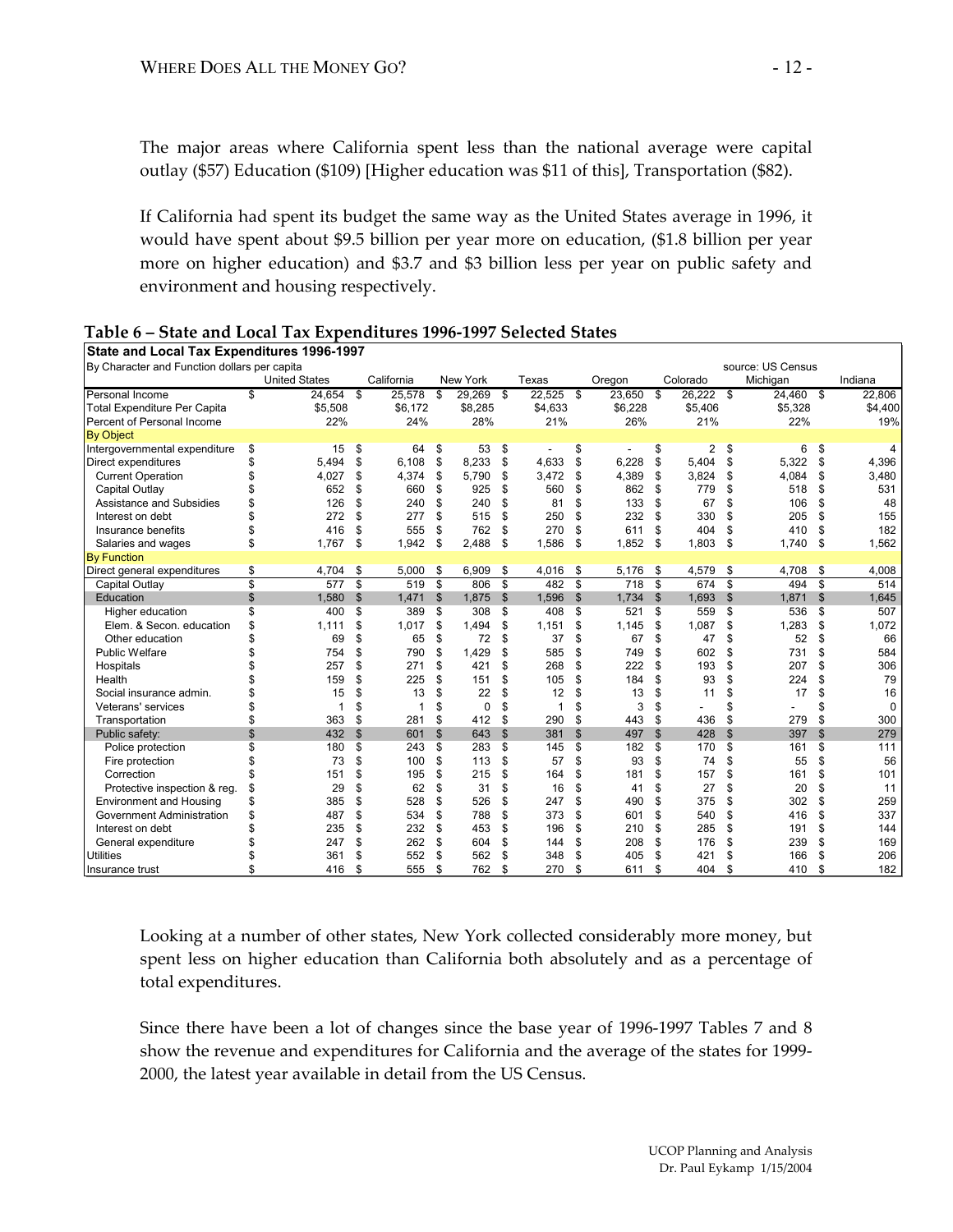(Dollar amounts are in thousands. Coefficients of variation (CV) are expressed as

| of abbreviations and symbols, see note below table.) |                       | source: US Census<br><b>United States</b> | California     |               | <b>Difference</b> |               |
|------------------------------------------------------|-----------------------|-------------------------------------------|----------------|---------------|-------------------|---------------|
|                                                      | State & local         | State & local                             | State & local  | State & local | State & local     | State & local |
| Description                                          | government            | government                                | government     | government    | government        | government    |
|                                                      | Per Capita            | percentage                                | Per Capita     | percentage    | percentage        | percentage    |
|                                                      |                       |                                           |                |               | CA - US           | CA - US       |
| Population (April 1, 2000, in thousands)             | 281,422               |                                           | 33,872         |               |                   |               |
| Revenue <sup>1</sup>                                 | 6,902                 | 100.0%                                    | 7,982          | 100.0%        | 1,081             | 116%          |
| General revenue <sup>1</sup>                         | 5,477                 | 79.4%                                     | 6,152          | 77.1%         | 675               | 112%          |
| Intergovernmental revenue <sup>1</sup>               | 1,037                 | 15.0%                                     | 1,136          | 14.2%         | 99                | 109%          |
| From Federal Government                              | 1,037                 | 15.0%                                     | 1,136          | 14.2%         | 99                | 109%          |
| General revenue from own sources                     | 4,439                 | 64.3%                                     | 5,016          | 62.8%         | 576               | 113%          |
| Taxes                                                | 3,100                 | 44.9%                                     | 3,545          | 44.4%         | 445               | 114%          |
| Property                                             | 885                   | 12.8%                                     | 775            | 9.7%          | (111)             | 87%           |
| Sales and gross receipts                             | 1,099                 | 15.9%                                     | 1,172          | 14.7%         | 73                | 107%          |
| General sales                                        | 764                   | 11.1%                                     | 899            | 11.3%         | 134               | 118%          |
| Selective sales                                      | 335                   | 4.8%                                      | 273            | 3.4%          | (61)              | 82%           |
| Motor fuel                                           | 110                   | 1.6%                                      | 90             | 1.1%          | (20)              | 82%           |
| Alcoholic beverage                                   | 16                    | 0.2%                                      | 8              | 0.1%          | (7)               | 53%           |
| Tobacco products                                     | 31                    | 0.4%                                      | 36             | 0.4%          | 5                 | 118%          |
| <b>Public utilities</b>                              | 63                    | 0.9%                                      | 64             | 0.8%          | 1                 | 102%          |
| Other selective sales                                | 115                   | 1.7%                                      | 75             | 0.9%          | (40)              | 65%           |
| Individual income                                    | 752                   | 10.9%                                     | 1,168          | 14.6%         | 416               | 155%          |
| Corporate income                                     | 128                   | 1.9%                                      | 196            | 2.5%          | 68                | 153%          |
| Motor vehicle license                                | 58                    | 0.8%                                      | 52             | 0.7%          | (6)               | 89%           |
| Other taxes                                          | 177                   | 2.6%                                      | 182            | 2.3%          | 5                 | 103%          |
| Charges and miscellaneous general revenue            | 1,340                 | 19.4%                                     | 1,471          | 18.4%         | 131               | 110%          |
| Current charges                                      | 794                   | 11.5%                                     | 912            | 11.4%         | 118               | 115%          |
| Education                                            | 233                   | 3.4%                                      | 202            | 2.5%          | (31)              | 87%           |
| Institutions of higher education                     | 196                   | 2.8%                                      | 182            | 2.3%          | (14)              | 93%           |
| School lunch sales (gross)                           | 19                    | 0.3%                                      | 14             | 0.2%          | (5)               | 72%           |
| Hospitals                                            | 194                   | 2.8%                                      | 189            | 2.4%          | (5)               | 97%           |
| Highways                                             | 26                    | 0.4%                                      | 14             | 0.2%          | (12)              | 53%           |
| Air transportation (airports)                        | 39                    | 0.6%                                      | 43             | 0.5%          | 4                 | 110%          |
| Parking facilities                                   | 5                     | 0.1%                                      | $\overline{7}$ | 0.1%          | $\overline{2}$    | 138%          |
| Sea and inland port facilities                       | 9                     | 0.1%                                      | 23             | 0.3%          | 14                | 255%          |
| Natural resources                                    | 11                    | 0.2%                                      | 33             | 0.4%          | 22                | 311%          |
| Parks and recreation                                 | 22                    | 0.3%                                      | 28             | 0.4%          | 6                 | 126%          |
| Housing and community development                    | 15                    | 0.2%                                      | 20             | 0.3%          | 5                 | 134%          |
| Sewerage                                             | 86                    | 1.3%                                      | 93             | 1.2%          | 6                 | 107%          |
| Solid waste management                               | 36                    | 0.5%                                      | 49             | 0.6%          | 12                | 134%          |
| Other charges                                        | 117                   | 1.7%                                      | 211            | 2.6%          | 94                | 180%          |
|                                                      |                       |                                           |                |               |                   |               |
| Miscellaneous general revenue                        | 546                   | 7.9%                                      | 559            | 7.0%          | 13                | 102%          |
| Interest earnings                                    | 250                   | 3.6%                                      | 258            | 3.2%          | 8                 | 103%          |
| Special assessments                                  | 14                    | 0.2%                                      | 29             | 0.4%          | 15                | 211%          |
| Sale of property<br>Other general revenue            | $\overline{7}$<br>274 | 0.1%<br>4.0%                              | 8<br>265       | 0.1%<br>3.3%  | 1<br>(10)         | 107%<br>96%   |
|                                                      |                       |                                           |                |               |                   |               |
| Utility revenue                                      | 302                   | 4.4%                                      | 409            | 5.1%          | 107               | 135%          |
| Water supply                                         | 108                   | 1.6%                                      | 186            | 2.3%          | 78                | 172%          |
| Electric power                                       | 151                   | 2.2%                                      | 186            | 2.3%          | 36                | 124%          |
| Gas supply                                           | 14                    | 0.2%                                      | 3              | 0.0%          | (11)              | 19%           |
| Transit                                              | 29                    | 0.4%                                      | 33             | 0.4%          | 5                 | 117%          |
| Liquor store revenue                                 | 16                    | 0.0%<br>0.2%                              |                | 0.0%<br>0.0%  | (16)              |               |
| Insurance trust revenue                              | 1,107                 | 16.0%                                     | 1,422          | 17.8%         | 315               | 128%          |
| Unemployment compensation                            | 83                    | 1.2%                                      | 93             | 1.2%          | 10                | 112%          |
| Employee retirement                                  | 973                   | 14.1%                                     | 1,231          | 15.4%         | 258               | 126%          |
| Workers' compensation                                | 42                    | 0.6%                                      | 51             | 0.6%          | 9                 | 121%          |
| Other insurance trust revenue                        | 8                     | 0.1%                                      | 47             | 0.6%          | 39                | 564%          |
|                                                      |                       |                                           |                |               |                   |               |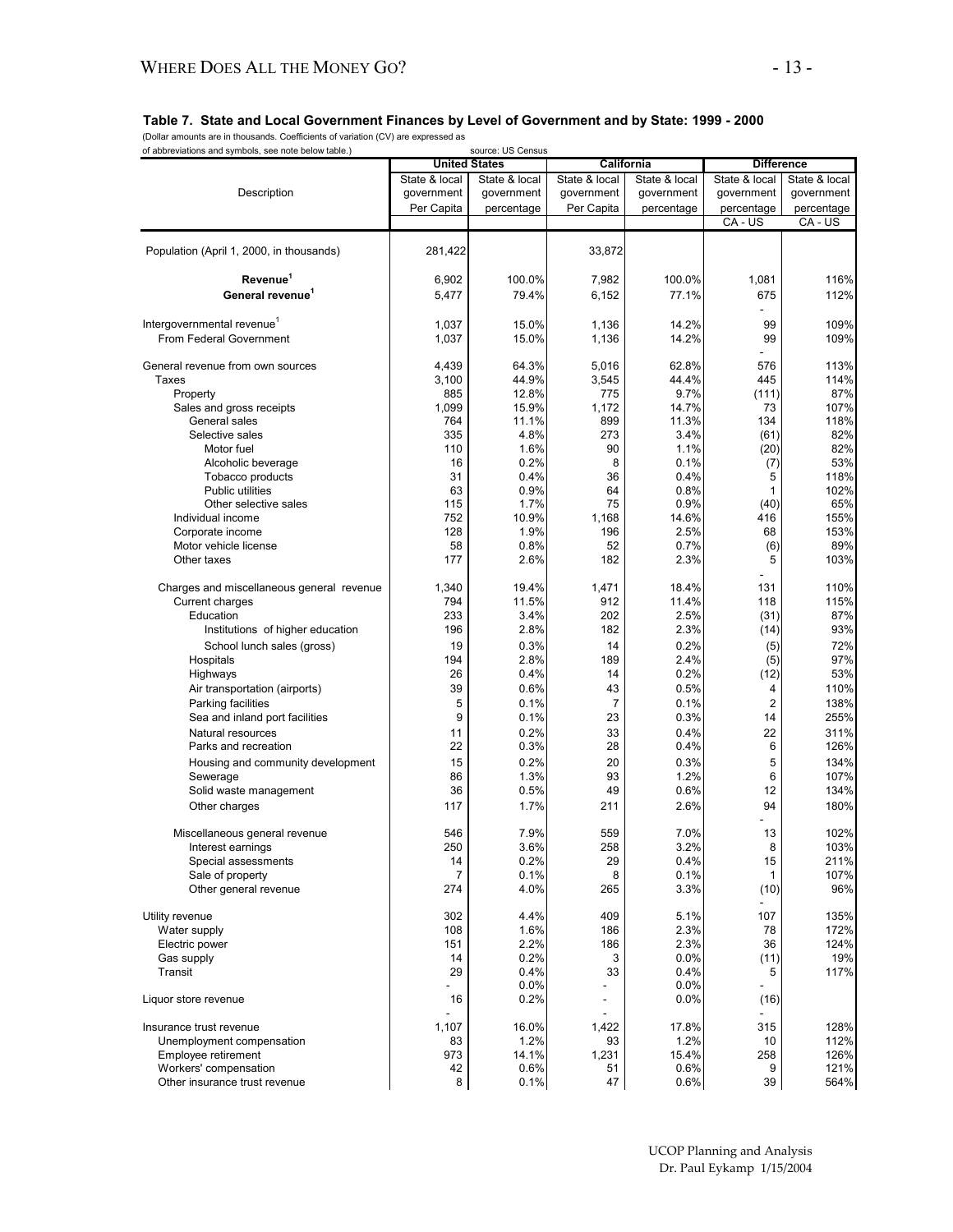| Table 8. State and Local Government Finances by Level of Government and by State: 1999 - 2000<br>(Dollar amounts are in thousands. Coefficients of variation (CV) are expressed as percents. For meaning |                      |               |                |               |                          |               |
|----------------------------------------------------------------------------------------------------------------------------------------------------------------------------------------------------------|----------------------|---------------|----------------|---------------|--------------------------|---------------|
| of abbreviations and symbols, see note below table.)                                                                                                                                                     |                      |               |                |               |                          |               |
|                                                                                                                                                                                                          | <b>United States</b> |               | California     |               | <b>Difference</b>        |               |
|                                                                                                                                                                                                          | State & local        | State & local | State & local  | State & local | State & local            | State & local |
| Description                                                                                                                                                                                              | government           | government    | government     | government    | government               | government    |
|                                                                                                                                                                                                          | Per Capita           | percentage    | Per Capita     | percentage    | percentage               | percentage    |
|                                                                                                                                                                                                          |                      |               |                |               | CA - US                  | CA - US       |
| Expenditure <sup>1</sup>                                                                                                                                                                                 | 6,208                | 100%          | 6,986          | 100%          | 779                      | 113%          |
|                                                                                                                                                                                                          |                      |               |                |               | ÷,                       |               |
| By character and object:                                                                                                                                                                                 |                      |               |                |               | $\overline{\phantom{a}}$ |               |
| Intergovernmental expenditure <sup>1</sup>                                                                                                                                                               | 14                   | 0%            | 75             | 1%            | 60                       | 522%          |
| Direct expenditure                                                                                                                                                                                       | 6,193<br>4,579       | 100%<br>74%   | 6,912<br>5,136 | 99%<br>74%    | 719<br>557               | 112%<br>112%  |
| Current operations<br>Capital outlay                                                                                                                                                                     | 771                  | 12%           | 738            | 11%           | (33)                     | 96%           |
| Assistance and subsidies                                                                                                                                                                                 | 111                  | 2%            | 189            | 3%            | 78                       | 170%          |
| Interest on debt                                                                                                                                                                                         | 286                  | 5%            | 271            | 4%            | (15)                     | 95%           |
| Insurance benefits and repayments                                                                                                                                                                        | 445                  | 7%            | 577            | 8%            | 132                      | 130%          |
| Exhibit: Salaries and wages                                                                                                                                                                              | 1,950                | 31%           | 2,116          | 30%           | 166                      | 108%          |
|                                                                                                                                                                                                          |                      |               |                |               |                          |               |
| Direct expenditure by function                                                                                                                                                                           | 6,193                | 100%          | 6,912          | 99%           | 719                      | 112%          |
| Direct general expenditure                                                                                                                                                                               | 5,340                | 86%           | 5,780          | 83%           | 440                      | 108%          |
|                                                                                                                                                                                                          |                      |               |                |               |                          |               |
| <b>Education services:</b>                                                                                                                                                                               | 1,879                | 30%           | 1,901          | 27%           | 22                       | 101%          |
| Education                                                                                                                                                                                                | 1,853                | 30%           | 1,876          | 27%           | 23                       | 101%          |
| Higher education                                                                                                                                                                                         | 477                  | 8%            | 532            | 8%            | 54                       | 111%          |
| Elementary & secondary                                                                                                                                                                                   | 1,298                | 21%           | 1,273          | 18%           | (24)                     | 98%           |
| Other education                                                                                                                                                                                          | 78                   | 1%            | 71             | 1%            | (7)                      | 91%           |
| Libraries                                                                                                                                                                                                | 25                   | 0%            | 24             | 0%            | (1)                      | 95%           |
|                                                                                                                                                                                                          |                      |               |                |               |                          |               |
| Social services and income maintenance:<br>Public welfare                                                                                                                                                | 829                  |               | 862            | 12%           | 33                       | 104%          |
| Hospitals                                                                                                                                                                                                | 270                  | 13%<br>4%     | 270            | 4%            | $\mathbf 0$              | 100%          |
|                                                                                                                                                                                                          |                      |               | 263            | 4%            | 80                       | 144%          |
| Health<br>Social insurance administration                                                                                                                                                                | 183<br>15            | 3%<br>0%      | 11             | 0%            | (4)                      | 75%           |
| Veterans' services                                                                                                                                                                                       | 1                    | 0%            | 1              | 0%            | (1)                      | 55%           |
|                                                                                                                                                                                                          |                      |               |                |               |                          |               |
| Transportation:                                                                                                                                                                                          |                      |               |                |               |                          |               |
| Highways                                                                                                                                                                                                 | 360                  | 6%            | 254            | 4%            | (106)                    | 71%           |
| Capital outlay                                                                                                                                                                                           | 201                  | 3%            | 95             | 1%            | (105)                    | 48%           |
| Air transportation (airports)                                                                                                                                                                            | 47                   | 1%            | 63             | 1%            | 16                       | 135%          |
|                                                                                                                                                                                                          |                      |               |                |               |                          |               |
| Public safety:                                                                                                                                                                                           | 490                  | 8%            | 645            | 9%            | 155                      | 132%          |
| Police protection                                                                                                                                                                                        | 202                  | 3%            | 257            | 4%            | 55                       | 127%          |
| Fire protection                                                                                                                                                                                          | 82                   | 1%            | 106            | 2%            | 24                       | 129%          |
| Correction                                                                                                                                                                                               | 173                  | 3%            | 212            | 3%            | 38                       | 122%          |
| Protective inspection and regulation                                                                                                                                                                     | 32                   | 1%            | 70             | 1%            | 38                       | 217%          |
|                                                                                                                                                                                                          |                      |               |                |               |                          |               |
| Environment and housing:                                                                                                                                                                                 |                      |               |                |               |                          |               |
| Natural resources                                                                                                                                                                                        | 72                   | 1%            | 104            | 1%            | 32                       | 145%          |
| Parks and recreation                                                                                                                                                                                     | 89                   | 1%            | 91             | 1%            | $\overline{2}$           | 103%          |
| Housing and community development                                                                                                                                                                        | 94                   | 2%            | 134            | 2%            | 40                       | 142%          |
| Sewerage                                                                                                                                                                                                 | 100<br>61            | 2%<br>1%      | 110<br>70      | 2%<br>1%      | 11<br>$\overline{9}$     | 111%<br>114%  |
| Solid waste management                                                                                                                                                                                   |                      |               |                |               |                          |               |
| Governmental administration:                                                                                                                                                                             |                      |               |                |               |                          |               |
| Financial administration                                                                                                                                                                                 | 104                  | 2%            | 137            | 2%            | 33                       | 131%          |
| Judicial and legal                                                                                                                                                                                       | 96                   | 2%            | 185            | 3%            | 89                       | 192%          |
| General public buildings                                                                                                                                                                                 | 33                   | 1%            | 16             | 0%            | (18)                     | 47%           |
| Other governmental administration                                                                                                                                                                        | 57                   | 1%            | 61             | 1%            | 4                        | 106%          |
| Interest on general debt                                                                                                                                                                                 | 248                  | 4%            | 223            | 3%            | (25)                     | 90%           |
|                                                                                                                                                                                                          |                      | 0%            |                |               |                          |               |
| General expenditure, n.e.c.                                                                                                                                                                              |                      | 0%            |                |               |                          |               |
| Miscellaneous commercial activities                                                                                                                                                                      | $\mathbf{1}$         | 0%            | $\mathbf 0$    | 0%            | (1)                      |               |
| Other and unallocable                                                                                                                                                                                    | 295                  | 5%            | 343            | 5%            | 48                       | 116%          |
|                                                                                                                                                                                                          |                      |               |                | 0%            |                          |               |
| Utility expenditure                                                                                                                                                                                      | 395                  | 6%            | 555            | 8%            | 160                      | 141%          |
|                                                                                                                                                                                                          |                      |               |                |               |                          |               |
| Liquor store expenditure                                                                                                                                                                                 | 14                   | 0%            | na             | na            | na                       | na            |
|                                                                                                                                                                                                          |                      |               |                |               |                          |               |
| Insurance trust expenditure                                                                                                                                                                              | 445                  | 7%            | 577            | 8%            | 132                      | 130%          |
| Unemployment compensation                                                                                                                                                                                | 66                   | 1%            | 71             | 1%            | 5                        | 107%          |
| Employee retirement                                                                                                                                                                                      | 340                  | 5%            | 420            | 6%            | 80                       | 124%          |
| Workers' compensation<br>Other insurance trust                                                                                                                                                           | 30<br>$\overline{9}$ | 0%<br>0%      | 30<br>56       | 0%<br>1%      | 0<br>47                  | 101%<br>608%  |
|                                                                                                                                                                                                          |                      |               |                |               |                          |               |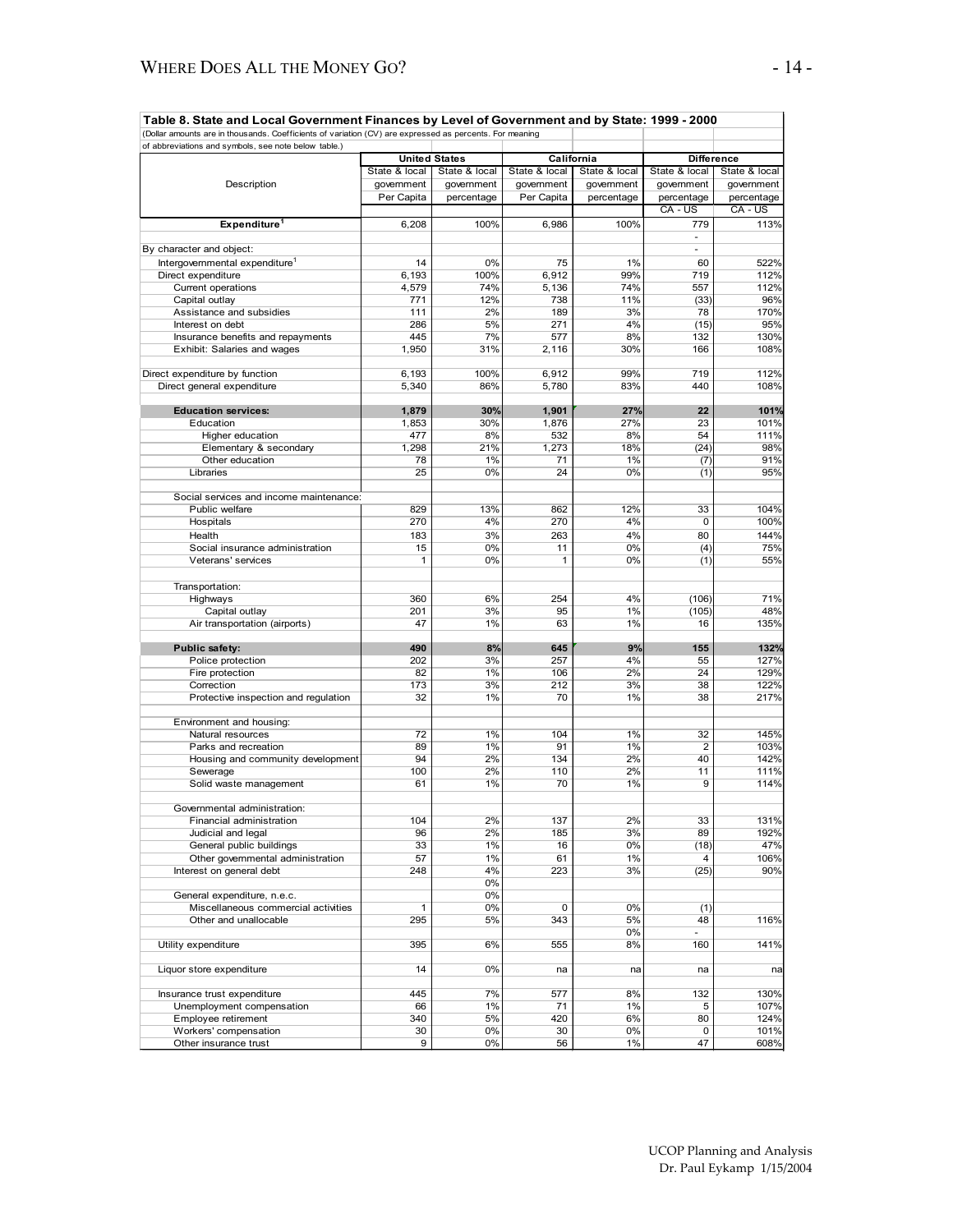Looking back at what happened during the bubble, the growth in spending did not bring California up to the national average in K-12 Education either in absolute dollars per capita or relative to the total revenue collected per capita. Spending rose \$5.6 billion, over three years (\$1.9 billion per year on average), which was 98 percent of the national average in 1999-2000 despite overall revenue that was 113 percent of the national average.

Higher education did better, gaining \$1.8 billion (averaging \$600 million per year), which put it at 111 percent of the national average in per capita spending, very near the "expected" value of 113 percent of the national average.

Transportation and other expenditures rose \$3.3 billion (\$1.1 billion per year)., but transportation expense was still only 71 percent of the national average.

Areas that were already above the national average also received considerable increases, health care \$2.5 billion, to 144 percent of the national average, criminal justice \$1.3 billion,  $(122$  percent) all over three years.<sup>8</sup>

 $\overline{a}$ 

<sup>8</sup> US Census. General government spending also rose \$4.8 billion over the three year period, but could not be mapped into the Census data easily.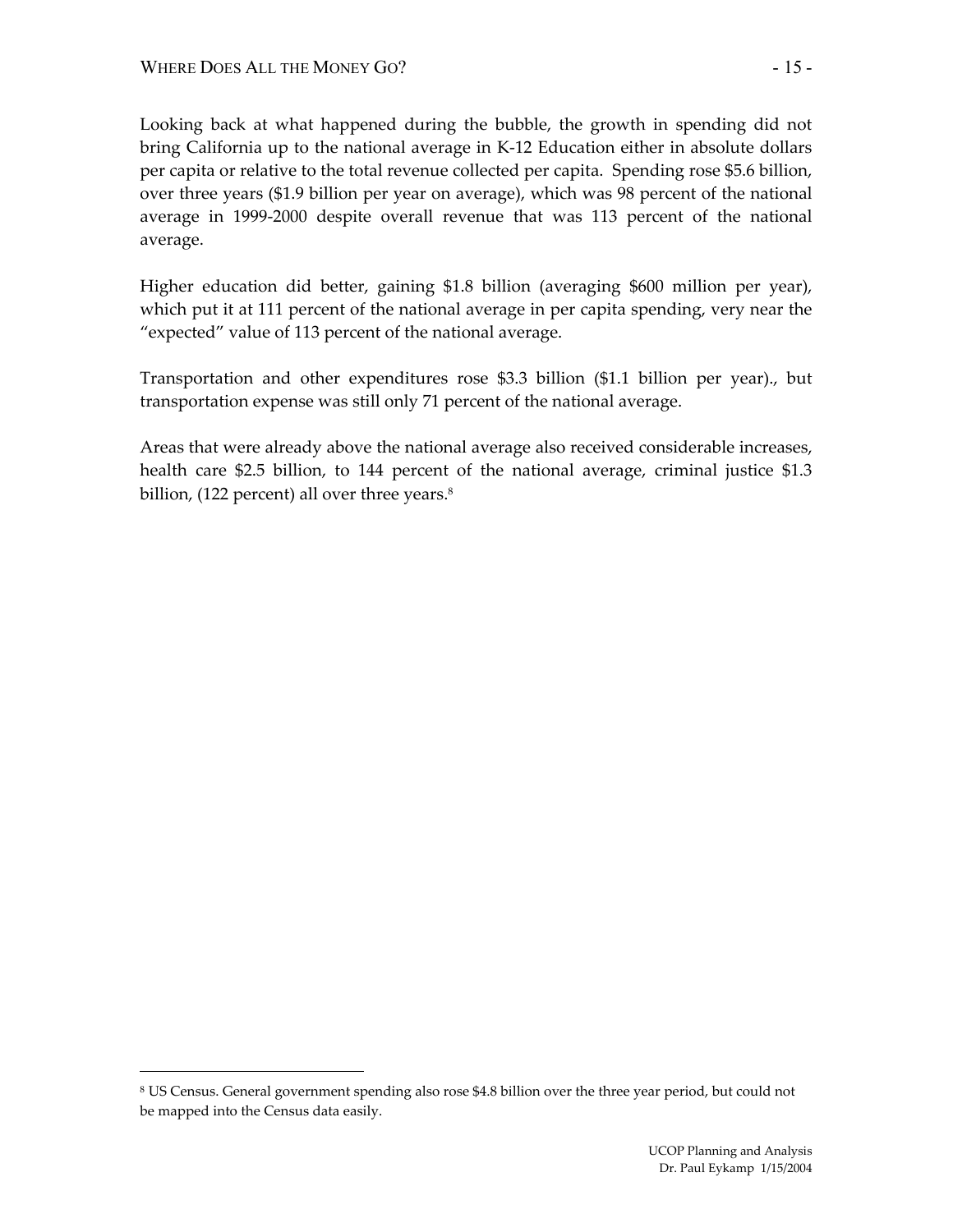# **Conclusion for California**

A stock market bubble combined with a highly progressive income tax rate with a fairly high marginal tax rate generated a rapid growth in tax revenues, which then became an even more rapid growth in state and local spending. The surge in revenue was just sufficient to bring California's spending on education up to the national average, but it is still behind what one might expect it to be given that California raised 113 percent of the national average in revenue.

California (in normal times) has a fairly good mix of revenue streams which is similar to many large states and is more in balance than some states which lack one of the three main revenue sources (property tax, sales tax, and income tax). California's tax rates tend to be high, particularly at the margin, compared to other states and a number of specialty taxes (gasoline, cigarettes) are considerable lower than other states. The overall level of taxes puts California near the top of total revenue collected and well ahead of most neighboring states. In 2000, California ranked 8th in terms of total per capita revenue and near the top in terms of personal income, sales, and corporate tax rates. Property tax rates were at the top of the bottom third, but revenue was closer to the middle due to much higher property values than the national average.

Proposition 13 is not really to blame, the tax revenue is there to at least fund education at the national average and still have money left over (12-16 percent) to fund other projects and the state has chosen not to do so. On the other hand, if California wants to be more like New York, which is the highest taxed state, property taxes are clearly an area that could be increased. However, it does not follow from this that education spending will go up, as New York, despite significantly higher property taxes, spends only marginally more than California. It should also be noted that for higher education, total spending includes revenue from student fees, so higher levels of spending do not necessarily imply higher levels of subsidy.

As the rough conventional wisdom has indicated in the past, the answer to the question of "where did it go" when wondering about the state of the schools and the roads, is, in fact "prisons" and the rest of the public safety system. To a slightly lesser extent health care, public welfare, and housing and the environment are also getting the money. Roads and education are not getting even the national average in spending. The dot com boom generated a lot of revenue, which closed the gap somewhat but also allowed even more spending on corrections and other public safety. Higher education as a whole exceeded the national average and got close to the expected value of 113 percent of the average by 1999-2000. Subsequent cuts have probably already eroded it back to the national average.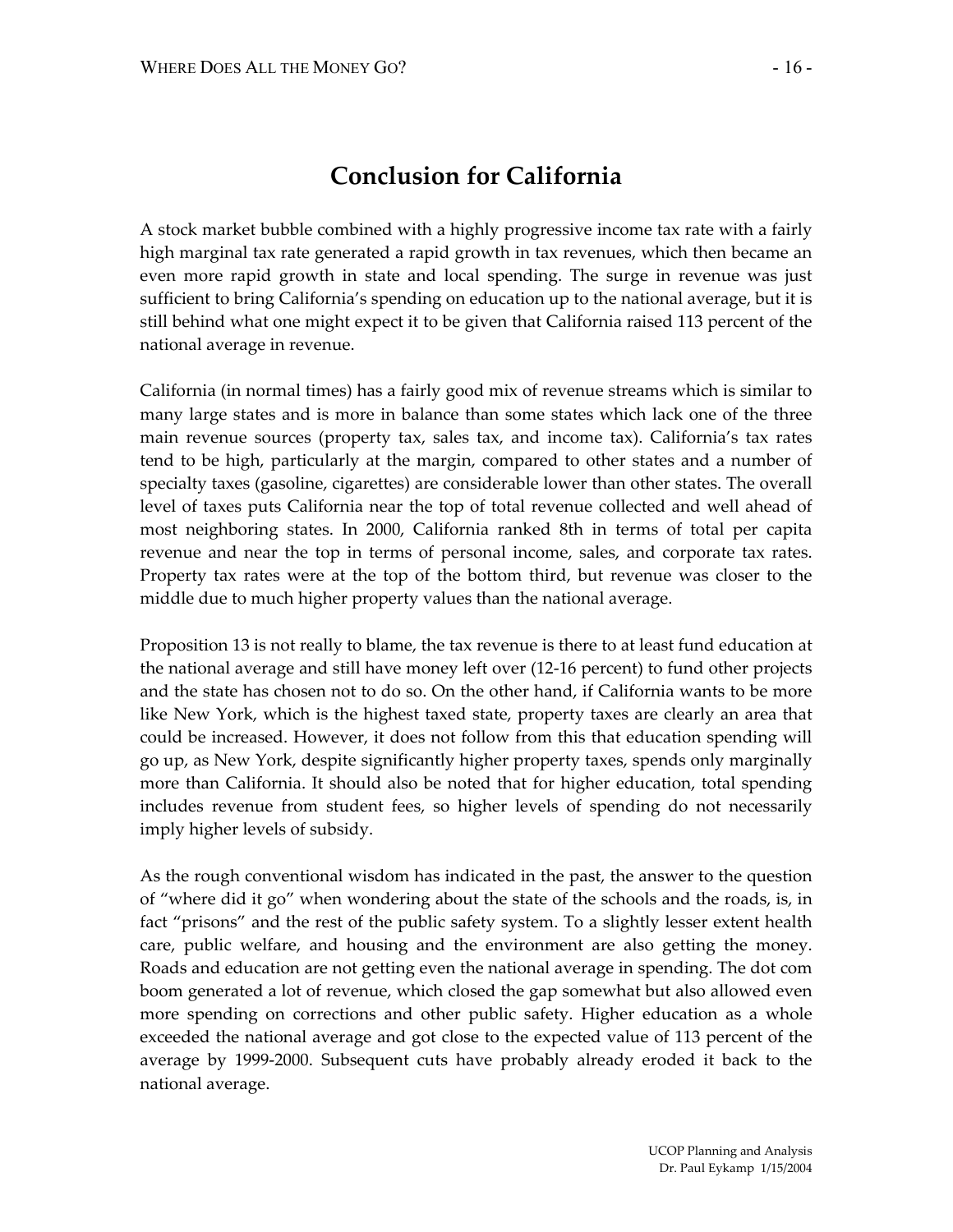This leaves us with perhaps a better understanding of where California was prior to the internet bubble and where the state is now. It is also fairly clear that there is not a simple solution in that the overall revenue picture is not one where California's revenue picture is that different from other states, nor is it clear that the problem is simply that Californian's are under taxed given that the tax rates are all fairly high and the total revenue is near the top nationally.

Revenue instability is generally caused by the high progressively of the income tax structure and the current crisis was caused by rare event (a stock market bubble) that happened largely in California and was magnified by both the tax structure and the concentration of an international financial bubble in Northern California which caused California to get more of the swing in revenue that other states. While the bubble is unlikely to resurface, fixing the general instability will require a reduction in tax progressively, either by flattening the income tax, or by increasing the sales or property tax. This is unlikely to be popular with either political party.

It does appear that California's spending priorities are significantly different from other states and this has been the case for a considerable period of time which explains why some high profile services (education and transportation) appear to be badly under funded even thought the overall levels of revenue seem adequate.

However, changes in the relative funding structure for higher education are not only a Californian phenomenon, but are seen nationwide over the last decade. The next section of the paper borrows heavily from a paper by Kane, Orszag, and Gunter to provide a broader context, both nationally and longitudinally when considering policy options.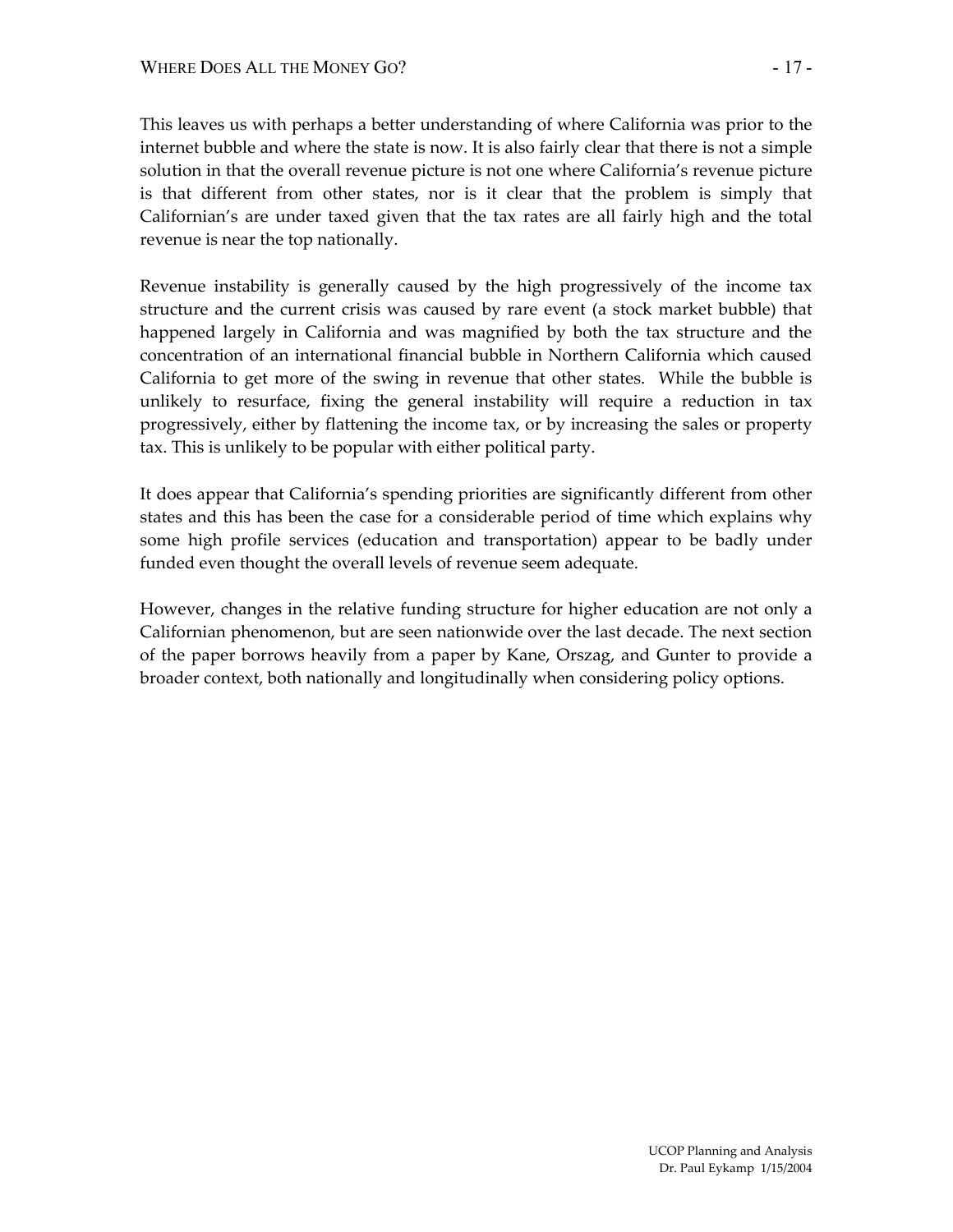$\overline{a}$ 

## **The National Picture: Charts and Graphs Illustrating Historical Trends and Outcomes in The United States**

Next are some charts and tables gleaned from "State Fiscal Constraints and Higher Education Spending: The Role of Medicaid and the Business Cycle,"9 that illustrate trends in higher education finance. In depth analysis goes beyond the scope of this paper, but the charts illustrate trends that led states to arrive at the position illustrated earlier in the paper. The overall message to be gleaned from this series of charts is that the current problems with higher education funding in California are not a recent or local phenomenon, but ones that are national in scope, and have been part of the landscape for a number of years. None of the trends seems promising, except to the extent that some of the downward trends appear to be reaching a plateau. For more a more in-depth analysis please read the full paper by Kane and Orszag. The figure and chart numbers will be out of order as the represent the order in the original paper which seeks to make a different set of points.





Source: Authors' calculations based on data from Center for Higher Education and Educational Finance and Bureau of Economic Analysis, Department of Commerce.

 $^9$  Thomas J. Kane, Peter Orszag, David L. Gunter, "State Fiscal Constraints and Higher Education Spending: The Role of Medicaid and the Business Cycle," The Urban Institute, 2003

http://www.urban.org/url.cfm?ID=310787 The "Author's" noted in the charts are Kane, Orszag and Gunter.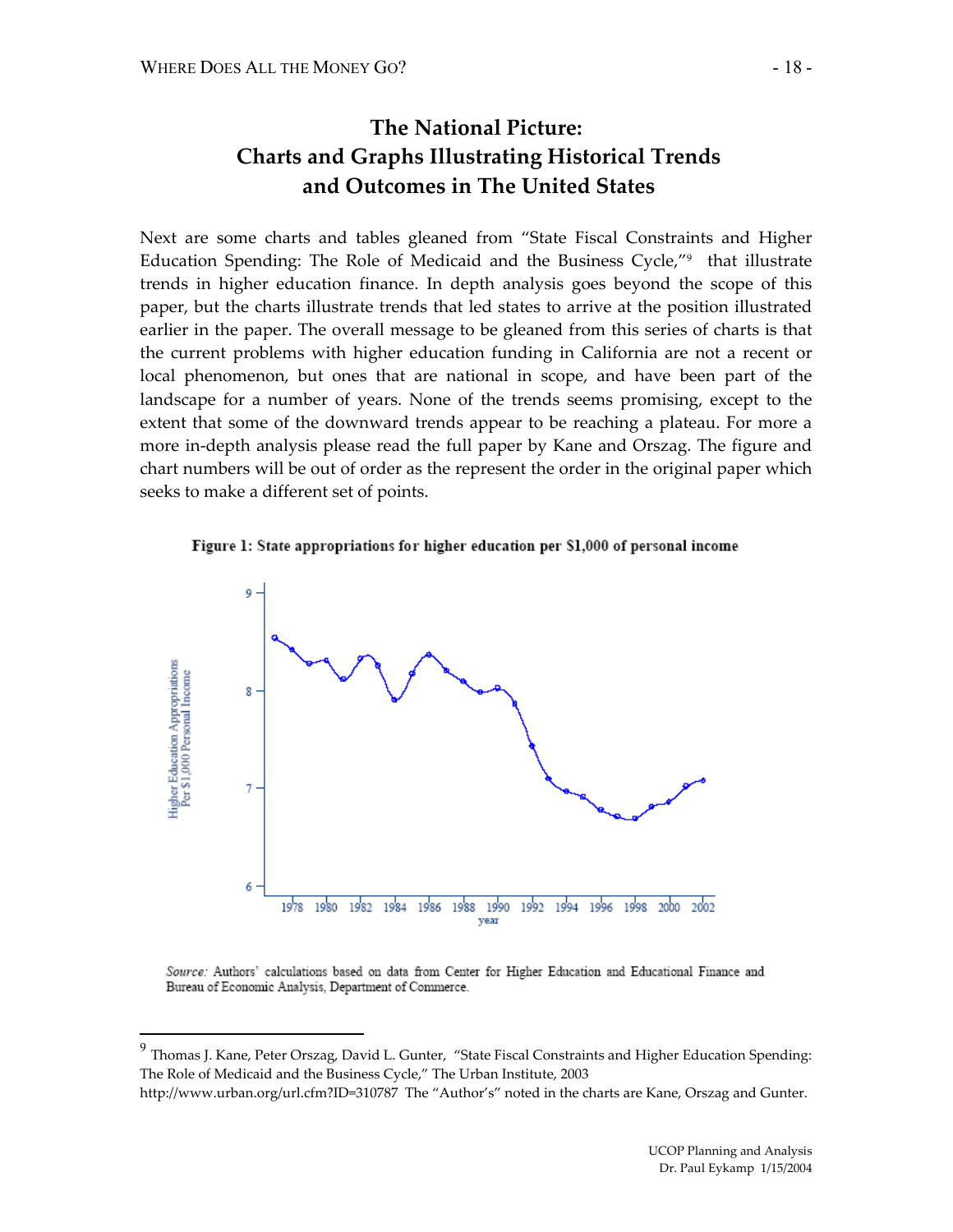Figure 2 shows the decline from a little over 7 percent of state budgets going to higher education in the 1980s to a little over 5 percent in less than decade. The budget and economic crisis of the late 1980's and early 1990's caused an apparent permanent change in the share of the state budget going to higher education. The percentage did not recover much during the boom of the late 1990's.

These two charts illustrate that the relative share of higher education in state budgets declined dramatically in the early 1990's and did not substantially recover at the end of the decade. This means that nationwide there has been a substantial shift in the relative importance of higher education to other priorities in the state budgets relative the position held in the 1970s and 1980's.



Figure 2: State appropriations for higher education as share of state expenditures

Source: Authors' calculations based on data from Center for Higher Education and Educational Finance; Bureau of the Census, Department of Commerce.

Chart: Kane, Orszag, and Gunter, 2003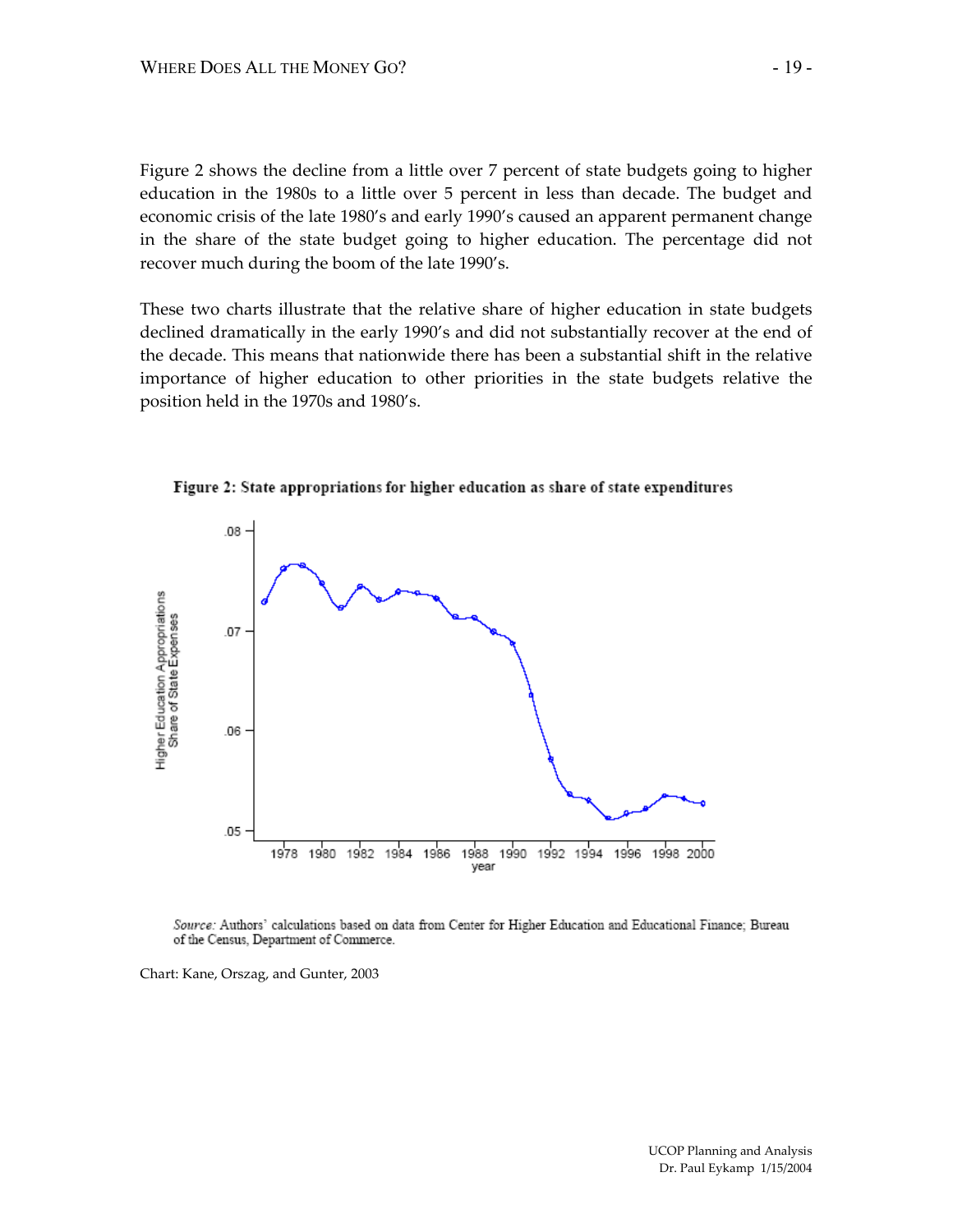Potentially the percentage change could have been a function of the size of the student body, but Figure 3 shows that both per FTE<sup>10</sup> student and per state resident numbers declined sharply during the 1990's. However note that per student and per capita figures were just as low in the early 1980's when state appropriations were much higher as a percent of the budget and per \$1,000 of personal income.

Clearly the picture is somewhat more complicated that just a story of declining appropriations. Unfortunately the data does extend past 1996 into the good economic years.



Figure 3: State appropriations for higher education per capita and per student

Source: Authors' calculations based on data from Center for Higher Education and Educational Finance; Bureau of the Census, Department of Commerce; and Department of Education, Integrated Post-Secondary Education Data System (IPEDS).

Chart: Kane, Orszag, and Gunter, 2003

<sup>10</sup> Full Time Equivalent Student

 $\overline{a}$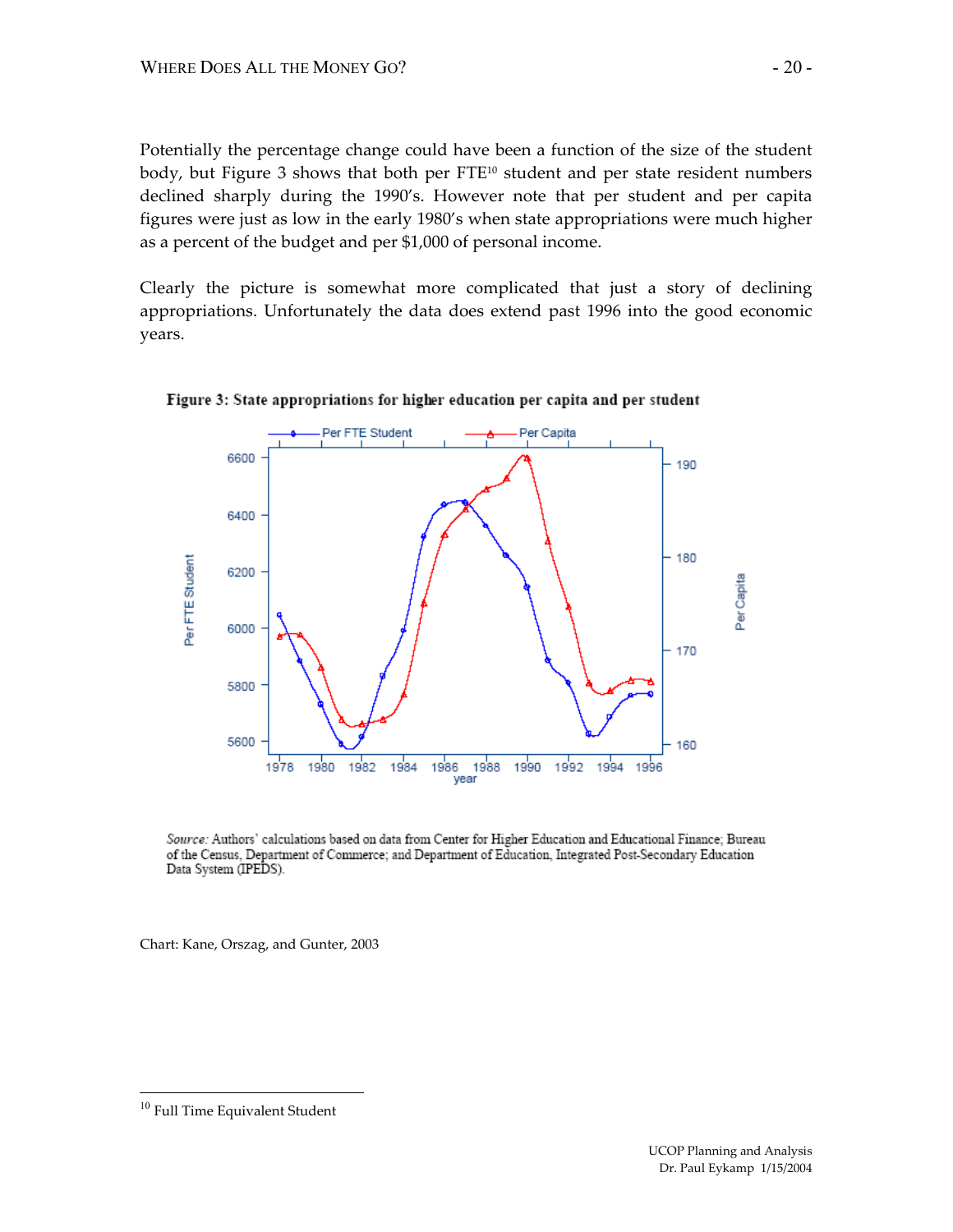Figure 5 shows the gradual replacement of state funds with tuition revenue as a percentage of total public university revenue. The trend is very clear staring in 1990.





Source: Authors' calculations based on data from Department of Education, National Center for Education Statistics.

Chart: Kane, Orszag, and Gunter, 2003

The next set of figures (9 and 10 and chart 2) show the strong relationship between the growth in corrections and the criminal justice system and the decline in spending in higher education. Causation is only inferred, there is no direct evidence presented that a dollar spend on corrections comes directly out of higher education, but the relationship is none the less striking and suggestive. Kane, Orszag, and Gunter make a strong argument that Medicaid is the primary driver behind the change.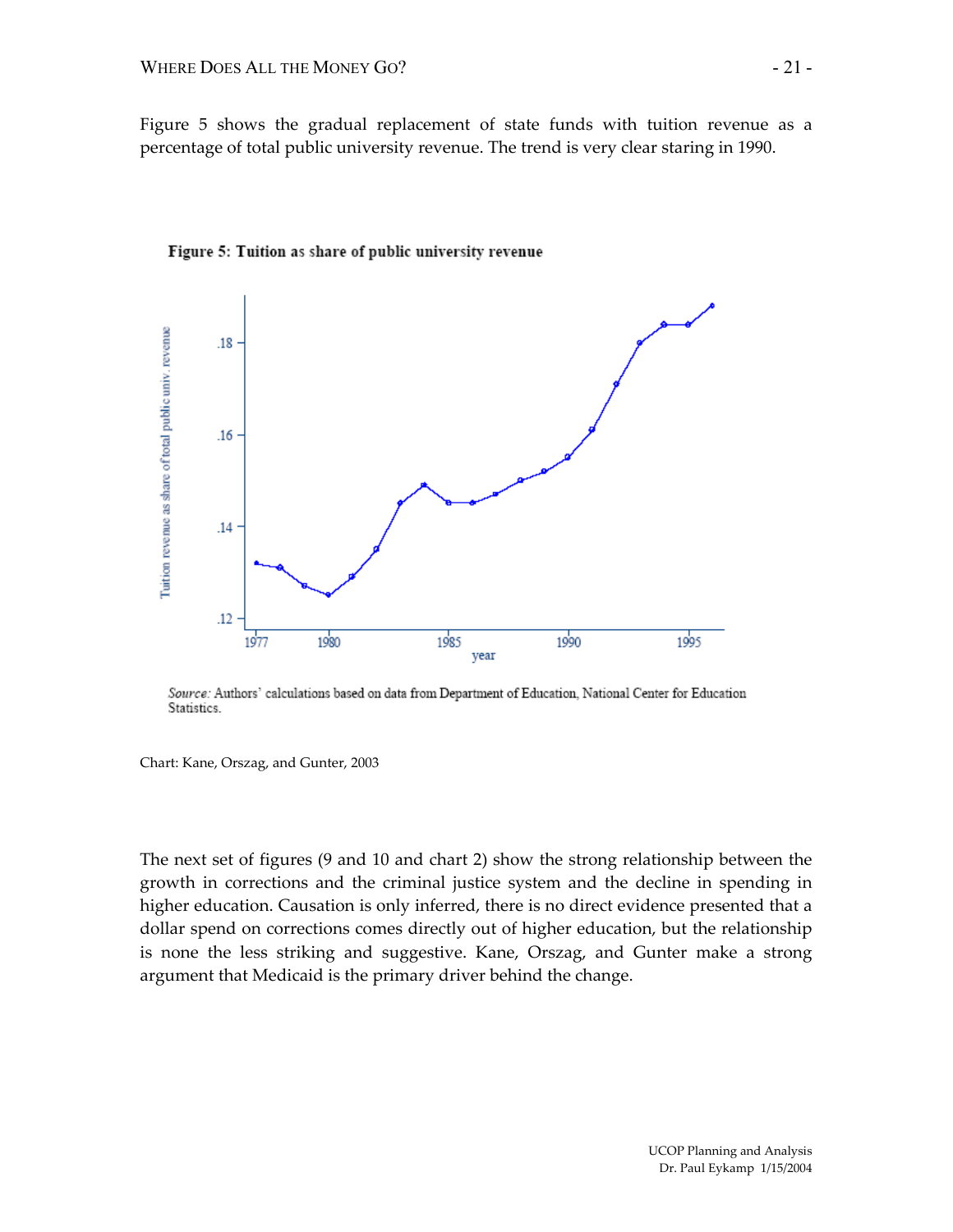



Source: Authors' calculations based on U.S. Census Bureau and U.S. Department of Justice, Bureau of Justice Statistics: Prisoners under State or Federal Jurisdiction.

The growth of the corrections system nationwide in numbers of prisoners and cost. (Charts: Kane, Orszag, Gunter, 2003 )

#### Figure 10: State correctional expenses as percent of GSP



Source: Authors' calculations based on data from Bureau of the Census, Department of Commerce.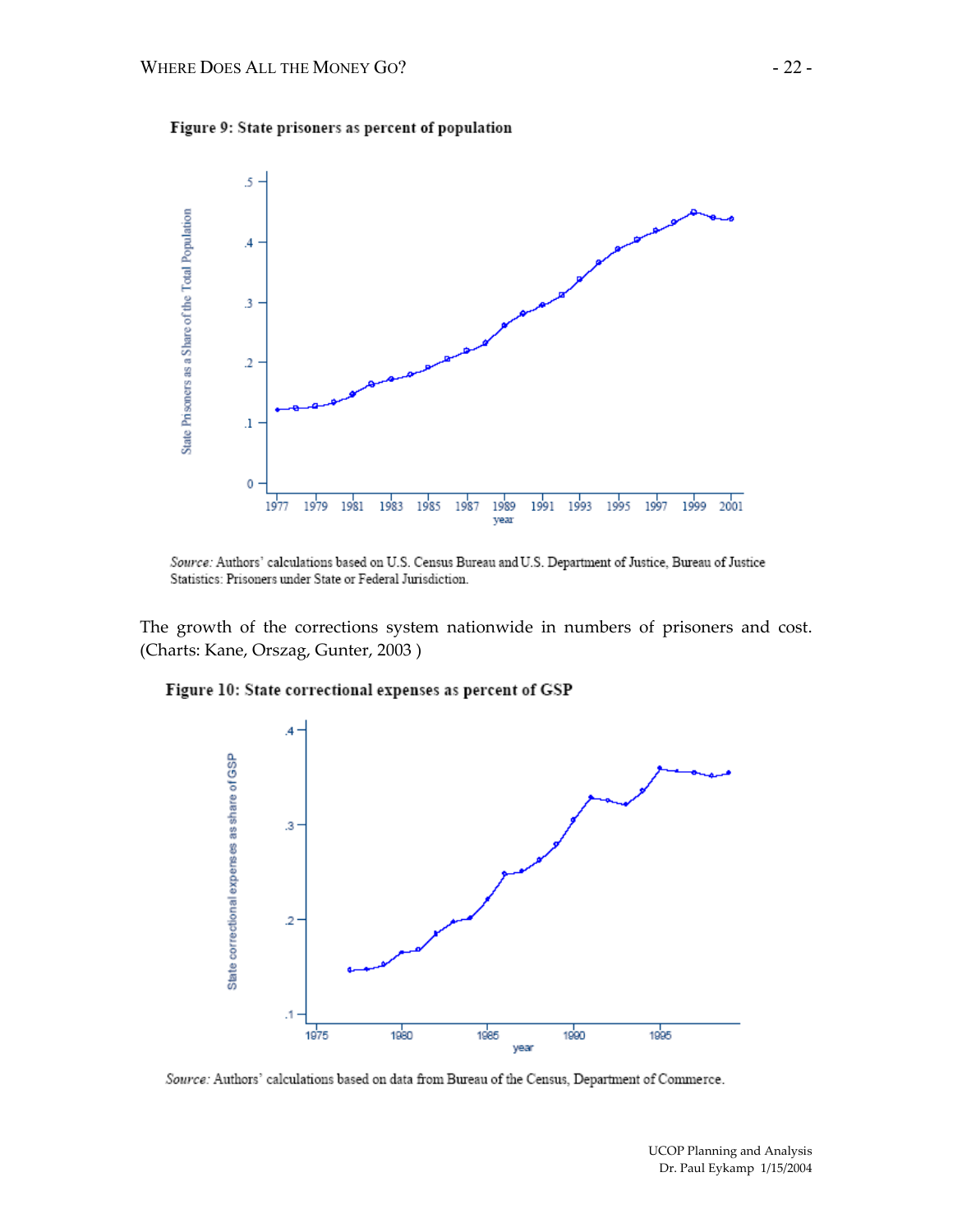Table 2 shows changes in state's allocation of their budgets for six areas of expenditure. The chart shows that means-tested benefits and corrections and law have been getting an increasing share of the budget between 1985 and 2000 with higher education being one of the losing categories. Medicaid is the major sector of growth.

|                      | 1985   | 2000   | Change  |
|----------------------|--------|--------|---------|
| Mean-tested benefits | 17.2%  | 22.0%  | 4.8%    |
| (including Medicaid) |        |        |         |
| Higher education     | 12.2%  | 11.1%  | $-1.1%$ |
| Primary and          | 20.7%  | 20.8%  | 0.1%    |
| secondary education  |        |        |         |
| Correctional and law | 4.2%   | 5.4%   | 1.2%    |
| Highways             | 8.5%   | 6.8%   | $-1.7%$ |
| Other                | 37.2%  | 33.8%  | $-3.4%$ |
| TOTAL                | 100.0% | 100.0% |         |

Table 2: Shares of state budgets

Source: Authors' calculations based on data from Bureau of the Census, Department of Commerce.

Table: Kane, Orszag, and Gunter, 2003

On the next page, figure 22 illustrates the increasing divide between public and private institutions. Apparently this stabilized in 1992 for reasons that are not clear. It is believed, but the data have not yet been published, that the divide has started to increase again with the recent reductions in state funding and the recovery of the stock market and private institutions endowment revenue. The depth of the divide may once again accelerate when as revenue sources for private institutions improve and public institutions see a decline in their revenue stream.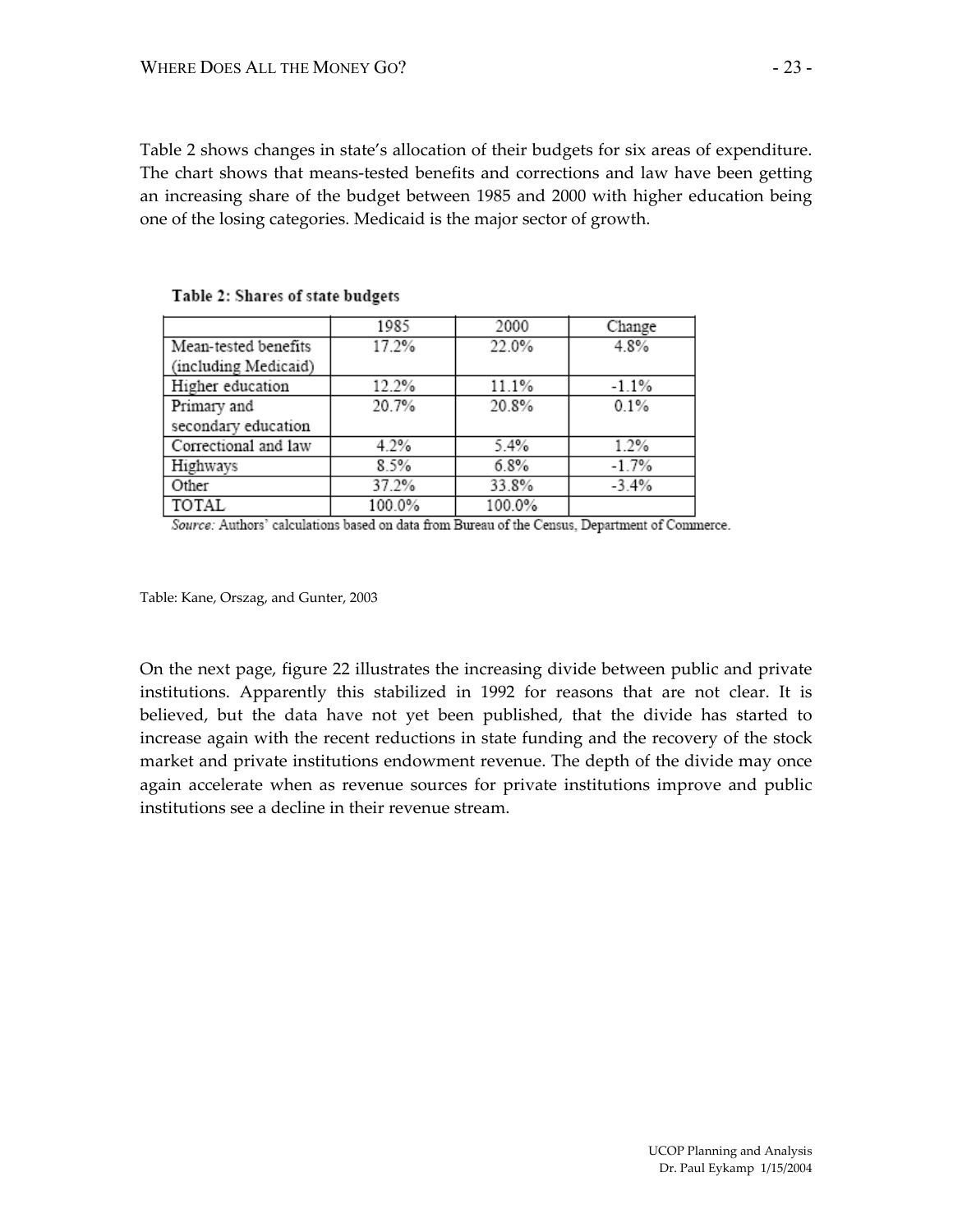



Source: Authors' calculations based on data from Department of Education, National Center for Education Statistics.

Chart: Kane, Orszag, and Gunter, 2003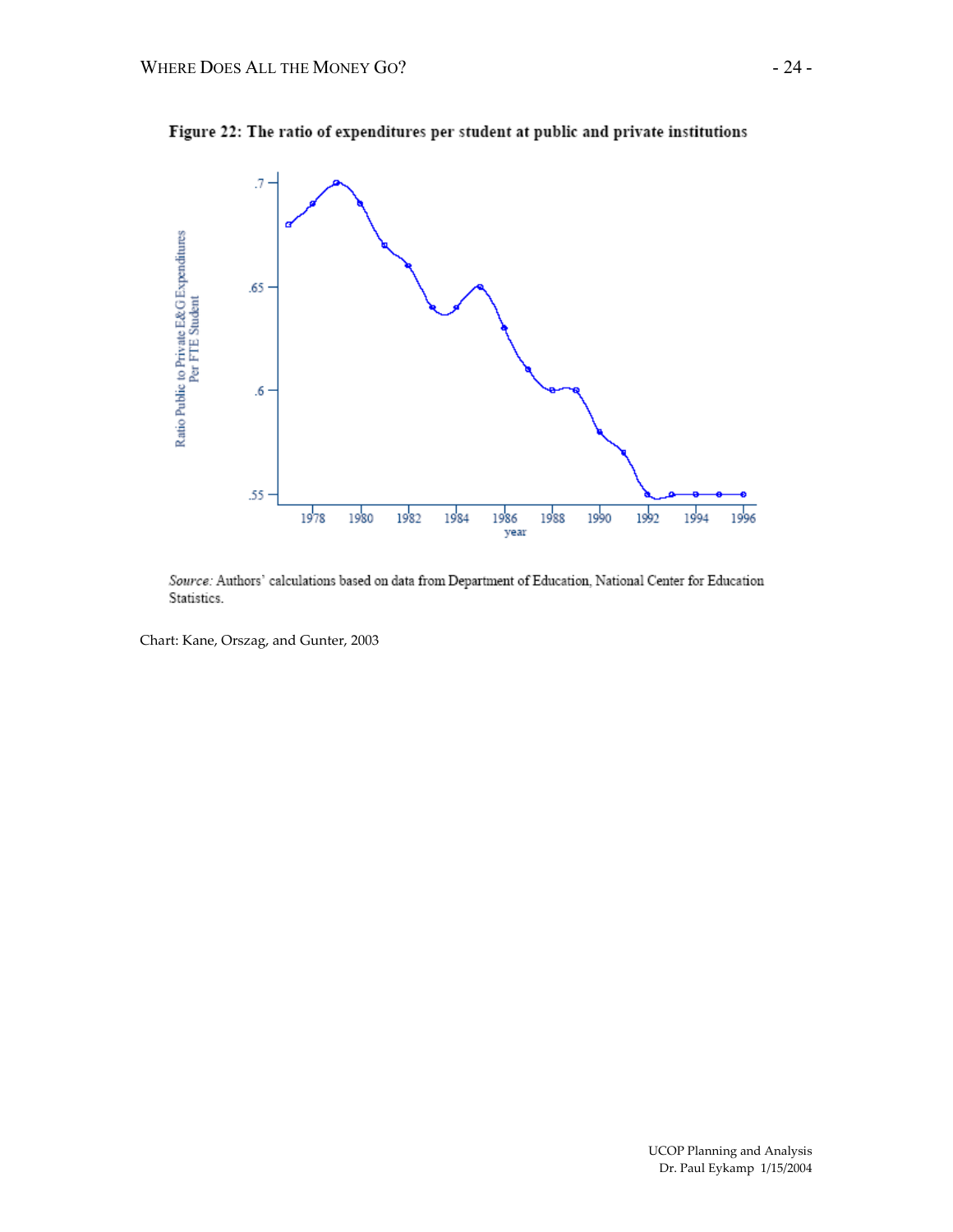# **Higher Education Outcomes**

The last section of the paper will look narrowly at one outcome measure, baccalaureate production, to see how this one measure illustrates the result of the finances discussed earlier, and to inform policy decision making in the face of the fiscal crisis.

While it may seem that the relative production of baccalaureate degrees is a separate issue from that of higher education finance and the immediate fiscal crisis that is the main focus of the paper, an examination of one of the important final products of at least four year higher education provides at least some insight as to the consequences of various funding levels of higher education.

In terms of the current budget crisis, given its magnitude and the multi-year nature of any reasonable solution set, it will be important to keep in mind the state of relative degree production when looking at various policy options. Solutions that involve changing the rate baccalaureate production relative the number of high school graduates need to be considered in the context of the states standing relative to other states.

Measures of degree completion among the existing population, or overall college going rate (not shown here, but generally showing California to be well placed) are not the correct measures to think about when considering providing opportunities for current residents.

The charts that follow should be used as a way to start thinking about the problem. There are considerable methodological issues with each chart, but all indicate that California's production of baccalaureate degrees is, perhaps, not all it could be.

## **How is California Doing in terms of Baccalaureate production?**

Chart 1, on the next page, shows the least favorable way of looking at BA production in California since it includes a large number of Community College students who do not intend to get a BA. On the other hand, people often cite figures showing total college enrollment where California does quite well.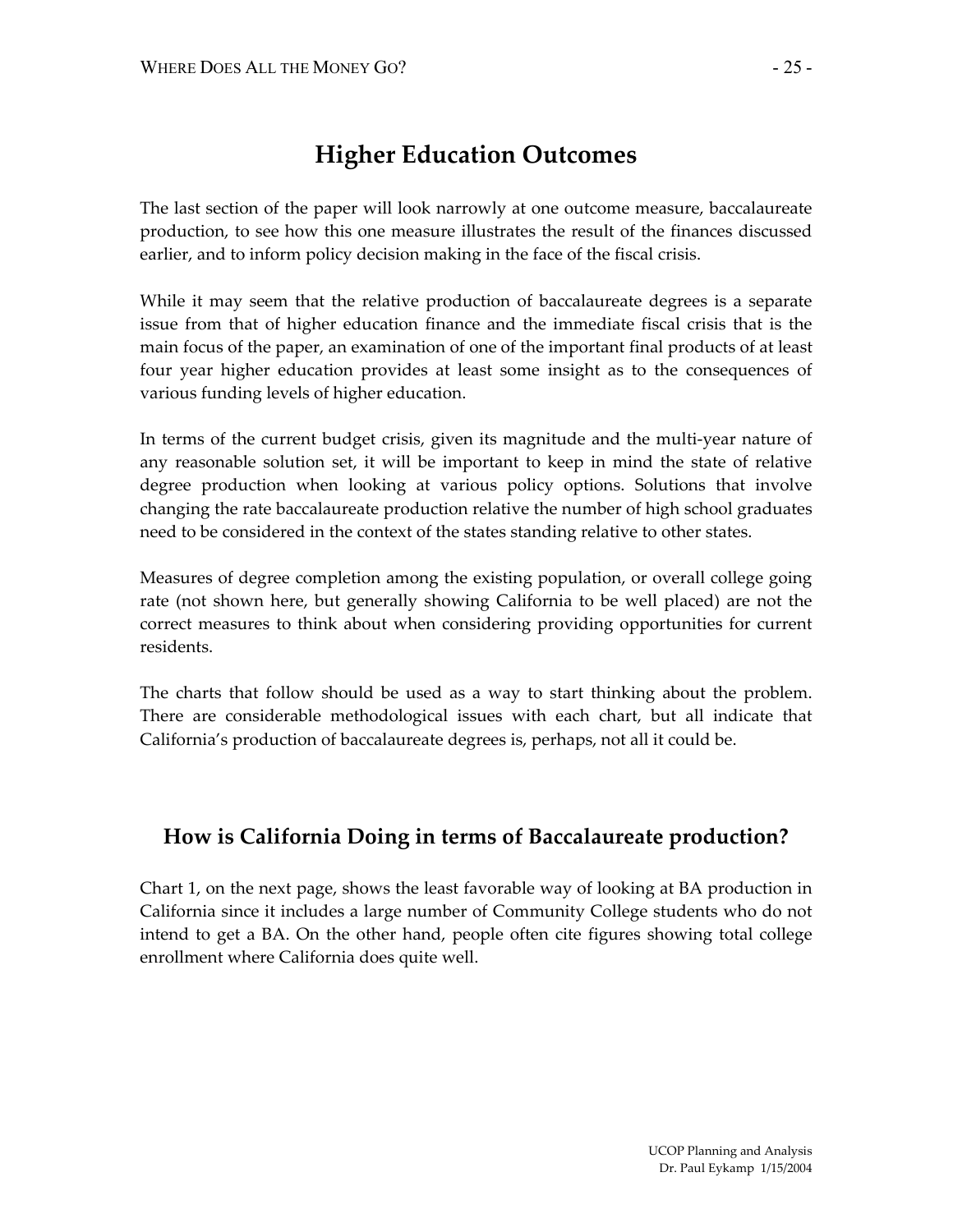### **Chart 1**

#### **Bachelor's Degrees Awarded Per 100 Undergraduates**

(Includes Community College Undergraduates)

The number of bachelor's degrees awarded at 4-year degree-granting institutions/Total undergraduate fall enrollment at degree-granting institutions.



Higher Education Information Center | Source: NCES – IPEDS Fall Enrollment and Completions Surveys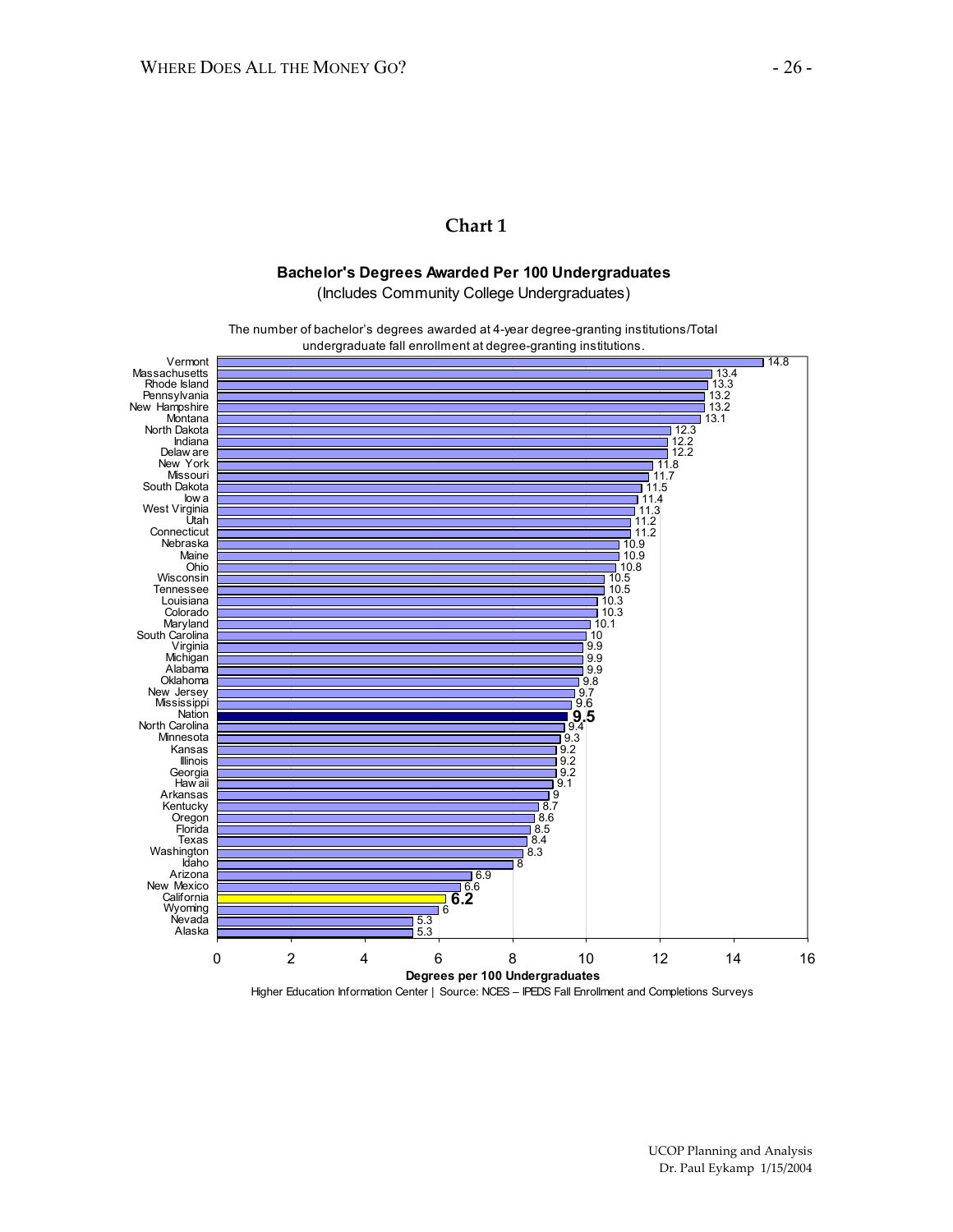This is a more reasonable measure of BA production using a six year lagged percentage of the state's high school graduates. States that import large numbers of high school graduates will have their results overstated. Also states which are growing or shrinking quickly will have distorted numbers.

#### **Chart 2**



### **Bachelor's Degrees Awarded in State as a Percent of State's High School Graduates Six Years Earlier**

Higher Education Information Center | Source: NCES – IPEDS Fall Enrollment and Completions Surveys Number of bachelor's degrees awarded at 4-year degree granting institutions / Number of high school graduates 6 years before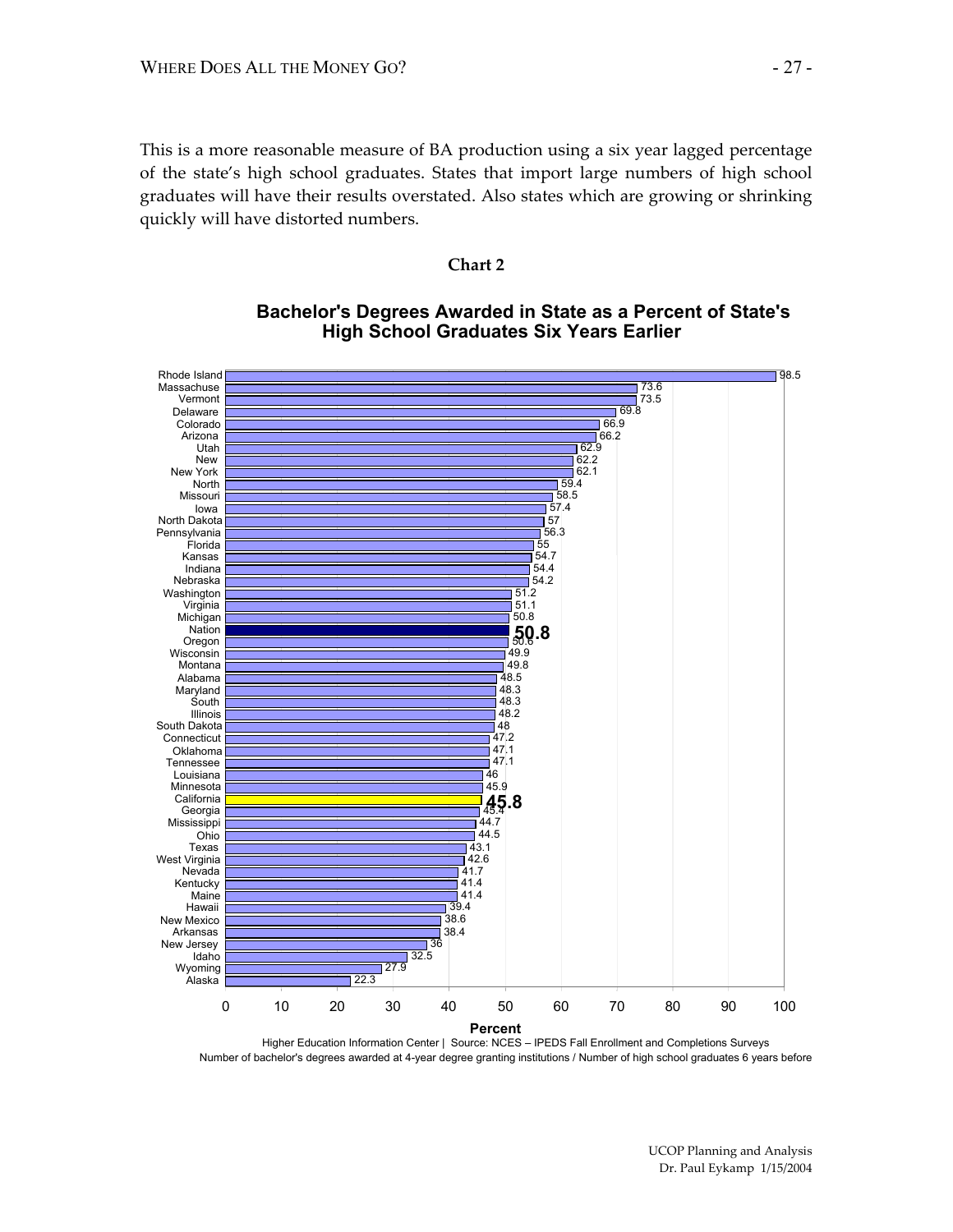This is an even better measure as it adjusts for the net migration of college students in and out of a state. Since California neither imports nor exports many students this is the best way to compare how California is doing. It seems that California residents have a significantly lower chance of earning a BA than do residents of northeastern states. There are many possible reasons for this, and clearly another paper is indicated.





**Bachelor's Degrees Awarded Per 100 High School Graduates Adjusted for Freshman Migration In and Out of State**

Higher Education Information Center | Source: NCES – IPEDS Fall Enrollment and Completions Surveys Number of bachelor's degrees aw arded at 4-year degree granting institutions / Numer of high school graduates 6 years earlier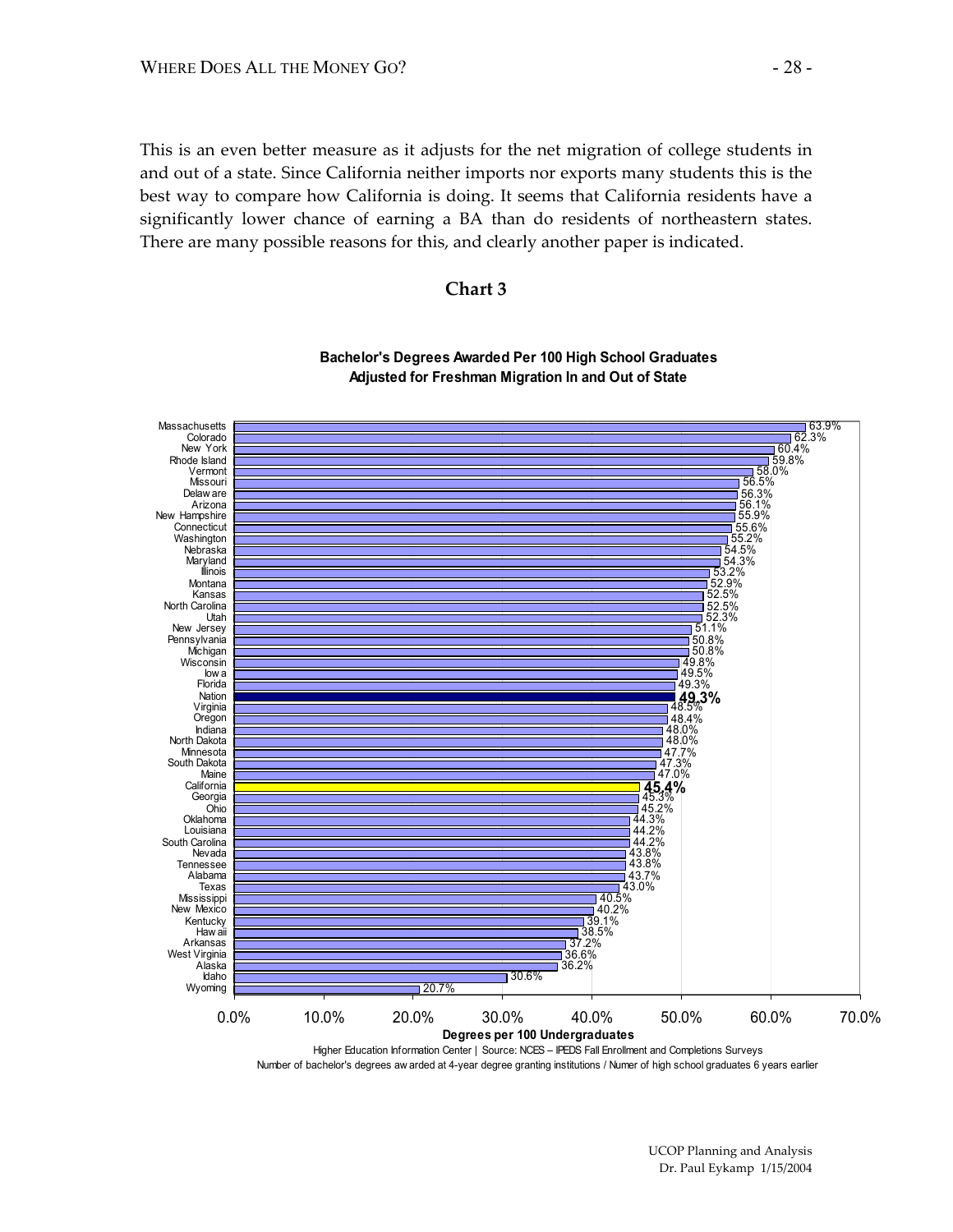## **Appendix**

On the next page is a chart of some details on tax rates for all fifty states. It is a nice summary from the US Census.

## **Resources**

Some useful websites if you want to get more information:

### **California Department of Finance**

www.dof.ca.gov http://www.dof.ca.gov/html/fs\_data/stat-abs/sec\_P.htm http://www.dof.ca.gov/html/fs\_data/stat-abs/toc.htm

**The US Census**  http://www.census.gov http://www.census.gov/govs/www/index.html http://www.census.gov/govs/www/estimate.html

### **The Urban Institute**

http://www.urban.org/ http://www.taxpolicycenter.org/TaxFacts/state/main.cfm

### **The Tax Foundation**

http://www.taxfoundation.org http://www.taxfoundation.org/individualincometaxrates.html